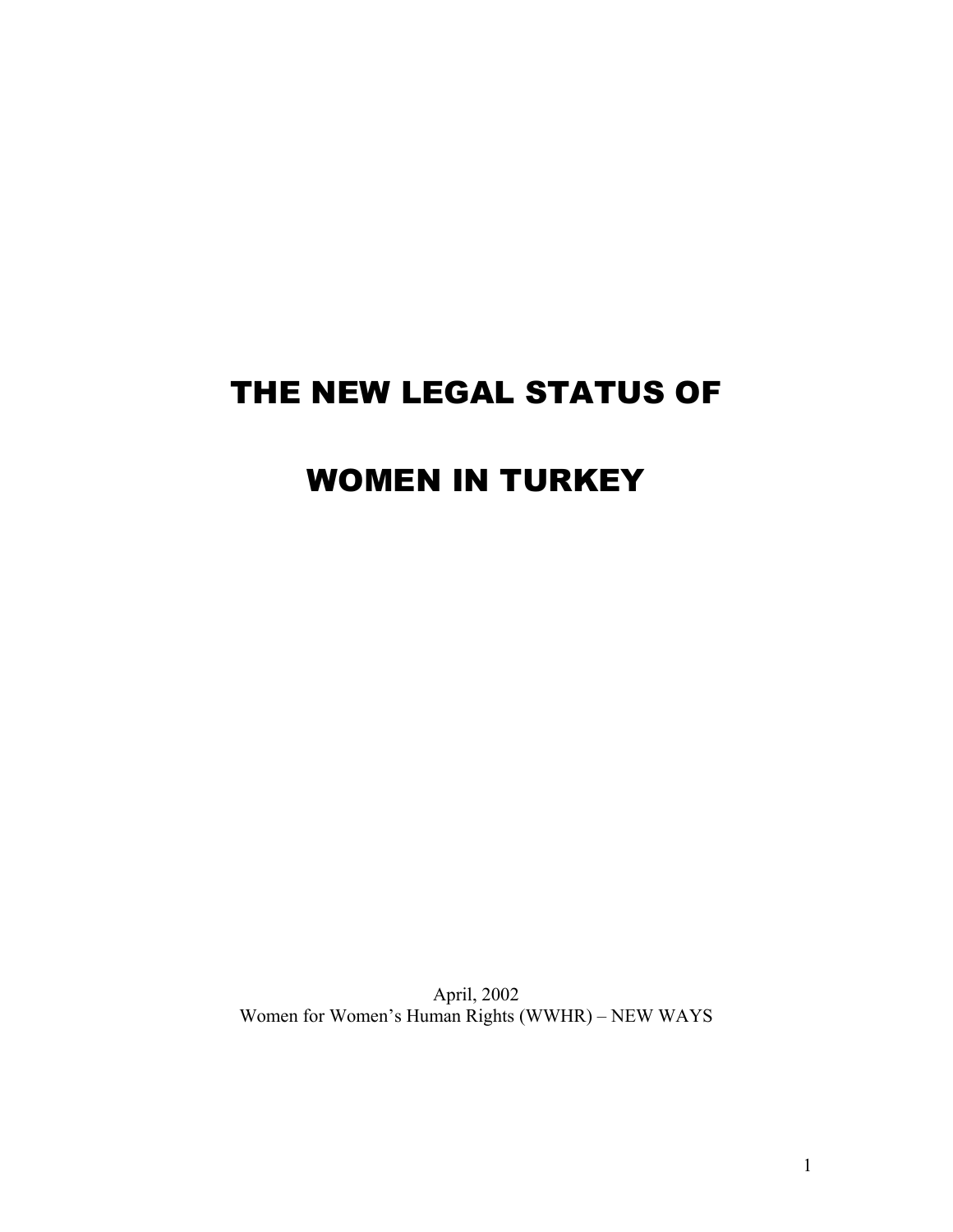# **THE NEW LEGAL STATUS OF WOMEN IN TURKEY**

First edition April, 2002

#### **Written by**

Ela Anıl, Canan Arın, Ayşe Berktay Hacımirzaoğlu, Mehveş Bingöllü, Pınar İlkkaracan

#### **Language Editing & Proofreading**  Gareth Jenkins / Adrian Higgs

# **Publication Coordinator**

Ayşe Berktay Hacımirzaoğlu

#### **Cover Photos**

(left to right): Karin Ronge; Sabit Kalfagil (third); Silva Bingaz (fourth)

## **Design**  Myra

#### **Color Separation and Printing**  Stampa

This publication was made possible through the support provided by Swiss Agency for Development and Cooperation (SDC). We thank the Economic and Social History Foundation of Turkey for allowing us to use photographs from their book: Photography in Turkey; and to photographers Sabit Kalfagil, Muzaffer Sütlüoğlu, Silva Bingaz and Erzade Ertem for permission to use their works.

© Women for Women's Human Rights (WWHR) – NEW WAYS Liaison Office ISBN 975-7014-12-5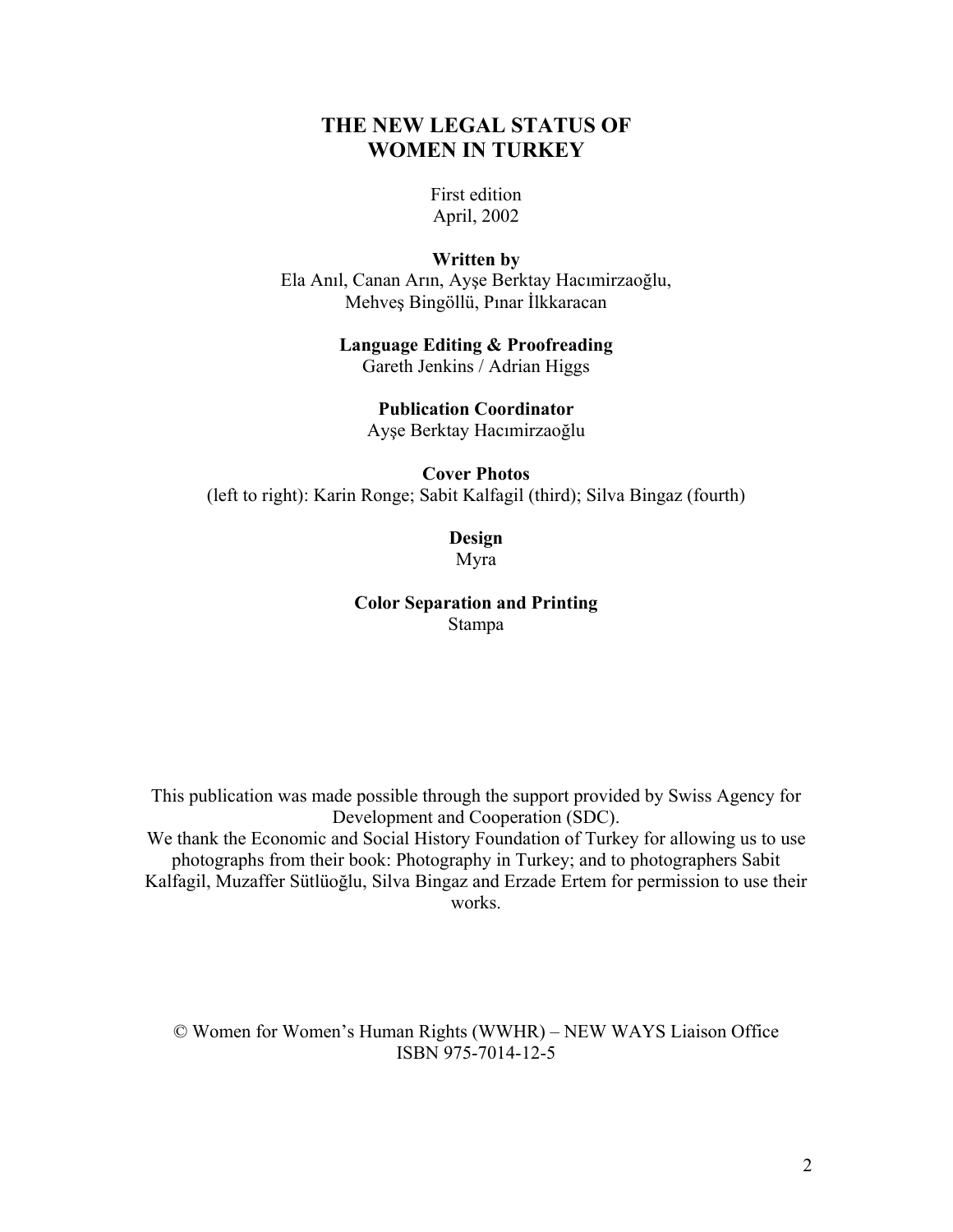# **CONTENTS**

| Preface                                       | $\mathbf{1}$ |
|-----------------------------------------------|--------------|
| Introduction                                  | 3            |
| Conditions for marriage                       | 11           |
| Marriage: The civil ceremony                  | 15           |
| The religious marriage ceremony               | 18           |
| Women in the family: The legal framework      | 18           |
| Matrimonial property regime                   | 21           |
| Legal status of Turkish women married to      |              |
| foreigners and foreign women married to Turks | 25           |
| De facto relationships                        | 28           |
| Custody                                       | 29           |
| Adultery                                      | 31           |
| Separation                                    | 31           |
| Rights of women deserted by their husbands    | 33           |
| Divorce                                       | 33           |
| Adoption                                      | 37           |
| Inheritance                                   | 37           |
| Women's right to economic independence        | 40           |
| Women's right to political participation      | 43           |
| Reproductive rights and health                | 45           |
| Violence against women                        | 47           |
| Virginity testing                             | 53           |
| Honor crimes                                  | 55           |
| Homosexuality                                 | 57           |
| Transsexuality                                | 57           |
| Sex workers                                   | 59           |
| Pornography                                   | 60           |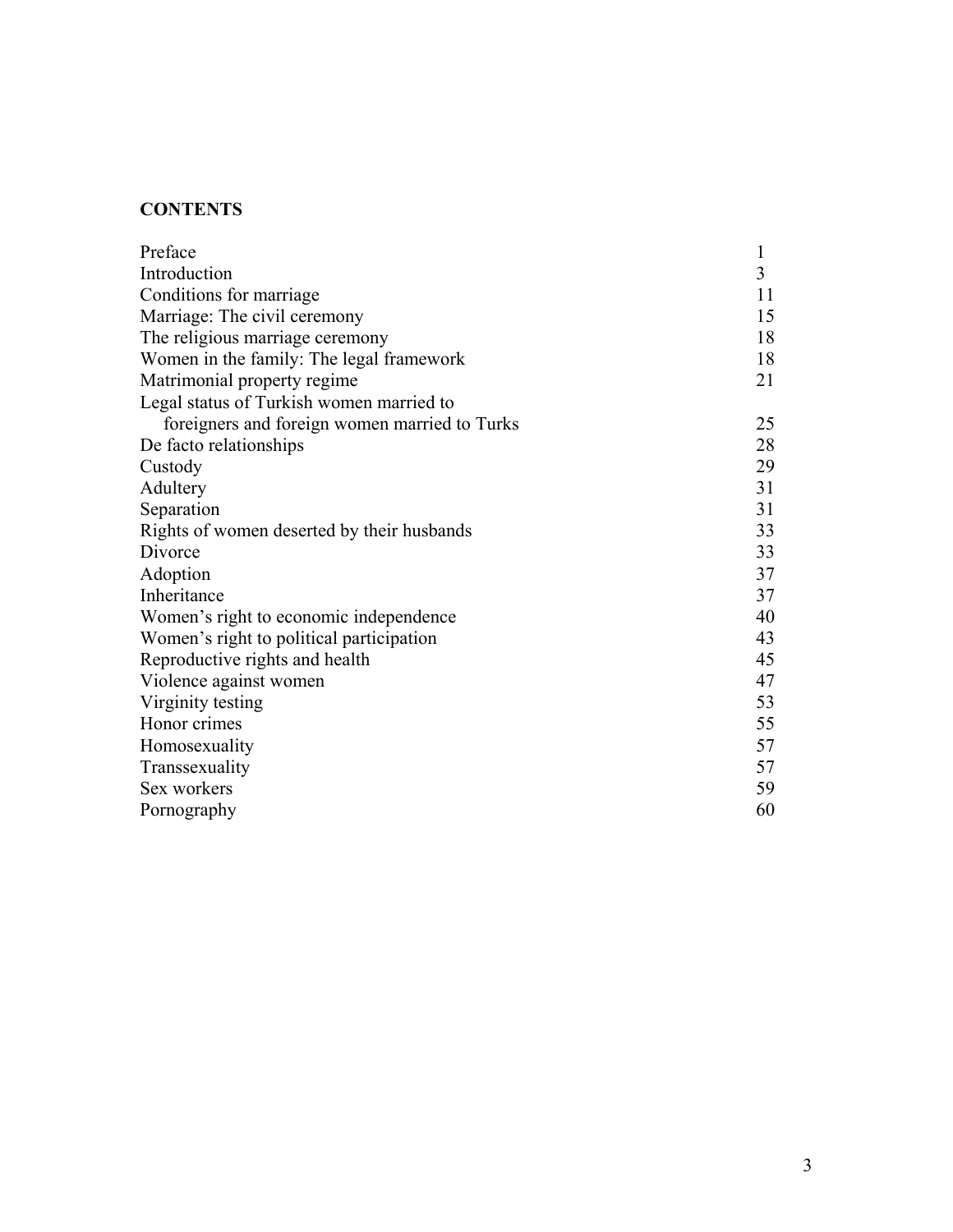#### **PREFACE**

The efforts to reform the Turkish Civil Code, which started in the 1950s, have finally born fruit. A whole year of intensive lobbying and widespread campaigning by the women's movement throughout 2001 has resulted in reforms which have drastically changed the legal status of women in the family and in the promulgation of the new Turkish Civil Code, which was passed by the Turkish Grand National Assembly on November 22, 2001.

In this booklet, we, Women for Women's Human Rights (WWHR) – NEW WAYS, attempt to offer a comprehensive yet concise overview of the new legal status of women in Turkey. The booklet describes the key gains the new Civil Code has brought to women's lives. But its contents are not limited to a description of (new) laws defining women's status in the family. It aims rather to provide information on the laws and regulations shaping all spheres of women's lives in Turkey. The issues covered range from domestic violence to women's political participation, and from abortion to a woman's right to economic independence. We hope that this booklet serves as a useful resource and advocacy tool for activists, researchers, scholars, feminists and all those interested in issues of social justice and women's legal status throughout the world.

While we celebrate the gains of the new Civil Code, we are also well aware that legal changes are not enough to enable women to enjoy full human rights in their everyday lives. There are still tensions and contradictions between official laws and customary practices. Within this context, we believe that our mission to link local, national, regional and international action for social change assumes critical importance. It is only through enhanced solidarity between women's groups that we can continue the struggle for equality. At this point, one must pay tribute to the widespread collaboration between women's groups and activists in Turkey in the campaign to reform the Civil Code. Over the last year, Turkey witnessed the coming together of 126 women's groups to voice their common demands concerning the new law. The success of the campaign of the women's movement against the religious right and the nationalists in the Parliament during negotiations on the draft law was rooted in the extensive solidarity of women with different visions fighting for a common goal.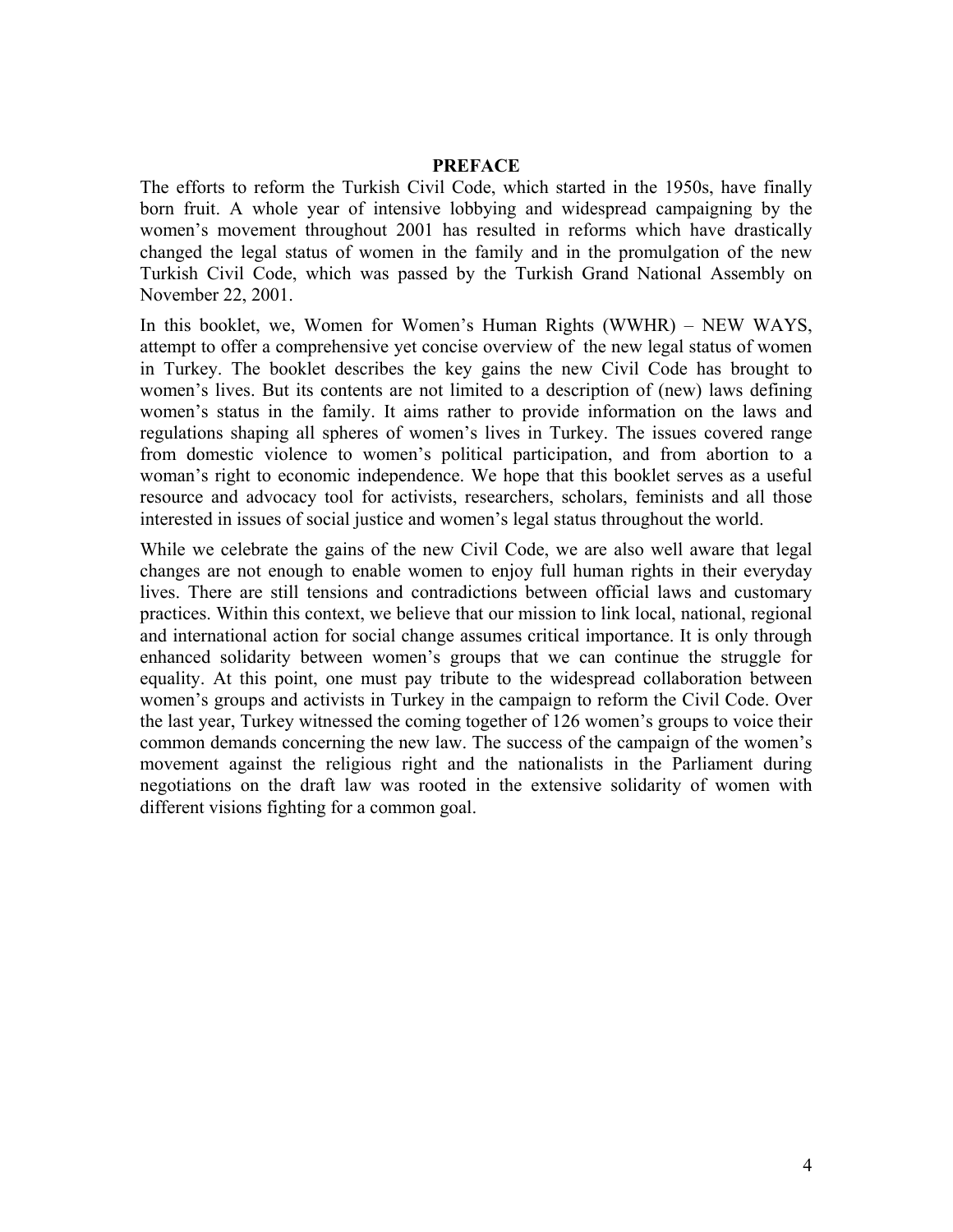#### **INTRODUCTION**

The new Turkish Civil Code, which abolishes the supremacy of men in marriage and thus establishes the full equality of men and women in the family, was approved by the Turkish Parliament on November 22, 2001. The new Code, which consists of 1,030 articles covering important amendments to the family law, was published in the Official Gazette on December 8, 2001. It came into effect on January 1, 2002. In addition, in October 2001, Article 41 of the Constitution was amended, redefining the family as an entity that is "based on equality between spouses". The new article states that: "The family is the foundation of Turkish society and is based on equality between spouses."

The new Code sets the equal division of the property acquired during marriage as a default property regime, assigning an economic value to women's hitherto invisible labor for the well-being of the family household. It also sets 18 as the legal minimum age for marriage for both women and men (it was previously 17 for men and 15 for women), gives the same inheritance rights to children born outside marriage as those born in marriage, and allows single parents to adopt children.

The old Turkish Civil Code of 1926 was translated and adapted from the Swiss Civil Code of the time and included several articles reducing women to a subordinate position in the family. For example, the husband was defined as the head of the marriage union, thus granting him the final say over the choice of domicile and children.

## **The reform of the Turkish Civil Code: a 50-year story**

In the legal domain, the first effort to reform the Turkish Civil Code of 1926 to the advantage of women took place in 1951. Since 1951 there have been numerous commissions formed by the Ministry of Justice and several proposals prepared by them aimed at a comprehensive reform of the Civil Code; but until 2001 none had succeeded. The scope of this publication does not allow for a comprehensive analysis of this long period. We shall, therefore, concentrate here on a few main points which, in our analysis, have played an important role in the delay of the final realization of this reform.

In the 1960s and the 1970s, political movements with right and left-wing ideologies dominated political debates and activities in Turkey as a reaction to the extremely dominant state control which had continued since the foundation of the Turkish Republic in 1923. In this environment, women's issues were subsequently subsumed into Marxist discourses. The military coup of 1980, which was touted as the only way to put an end to the 'anarchic atmosphere' of the 1970s, suppressed all kinds of opposition by force, applied a systematic depoliticization of the masses and implemented neo-liberalist economic policies as formulated by the IMF. In this atmosphere of repression and fear, the first new social movement which demonstrated the courage to be in opposition and articulate its demands was the feminist movement.

#### **The impact of the new feminist movement**

The rise of a new strong feminist movement after the 1980s and its success in the revision or annulment of certain articles of the Civil Code, as well as its advocacy and lobbying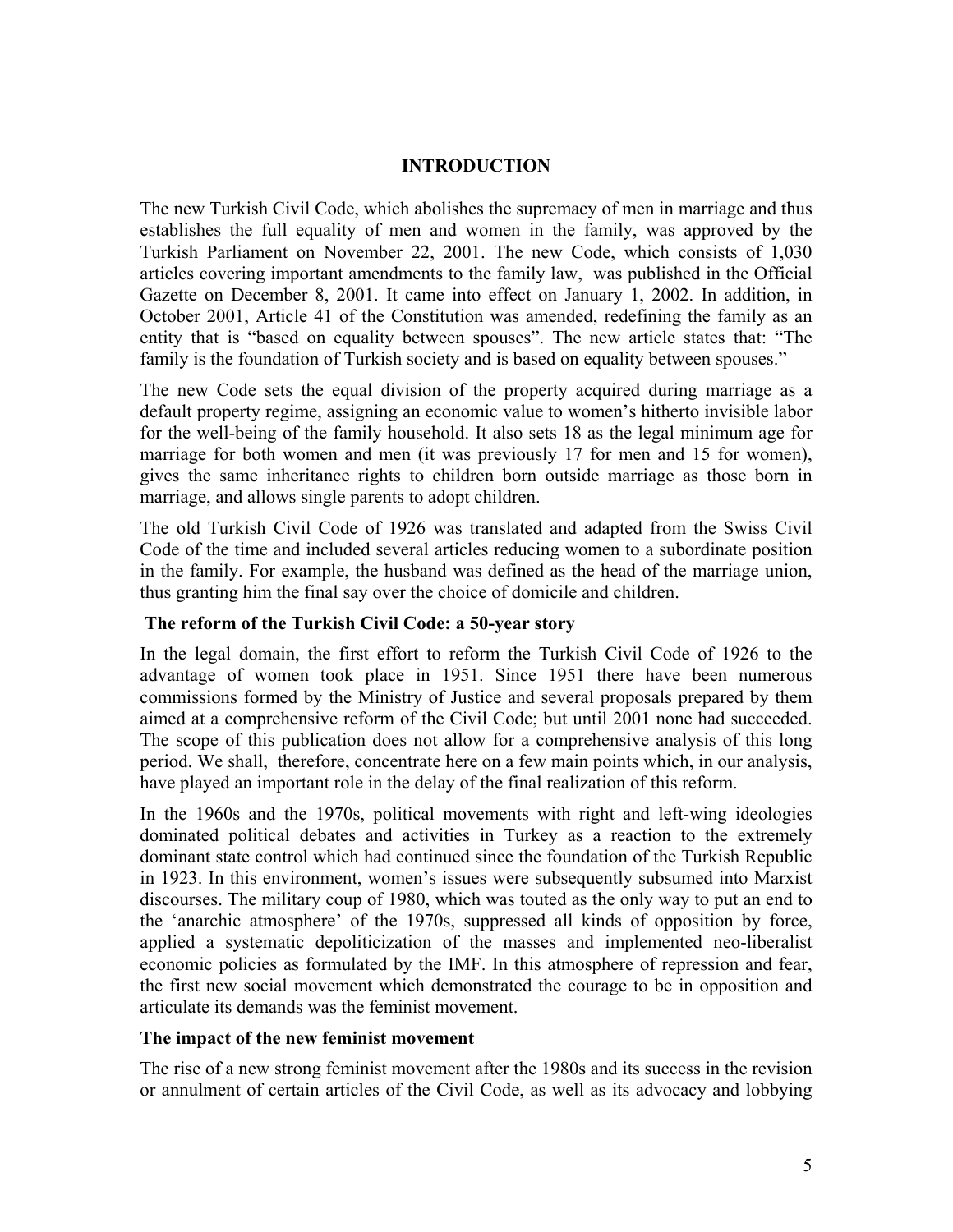on several issues of women's human rights, played a key role in the final enactment of the reform and its acceptance by society. In the last two decades, the actions and advocacy of the feminist movement succeeded in achieving the annulment by the Constitutional Court of Article 159 of the Civil Code, which had stated that women needed their husbands' consent to work outside the home, the repeal by the National Assembly of Article 438 of the Criminal Code, which provided for a reduction of onethird in the punishments for rapists if the victim was a sex worker, and a new law on domestic violence, enabling a survivor of domestic violence to file a court case for a "protection order" against the perpetrator of the violence.

However, in the last two decades, the efforts of the new feminist movement and the impact of the global women's movement, which resulted in UN treaties such as the Convention on the Elimination of All Forms of Discrimination Against Women (CEDAW), was countered by parallel social and political developments in Turkey such as the rise in religious-rightist movements and the social impact of the armed conflict between the separatist Kurdistan Workers' Party (PKK) and the Turkish Security Forces, which reinforced the already existing conservative, nationalistic, militaristic and traditionalist tendencies in Turkish society.

In 1984, four years after the military coup of 1980 and coinciding with the rise of the new feminist movement, the reform of the civil code again became an issue of public debate as the Ministry of Justice published a draft law. Several women's groups combined their strength and submitted a series of petitions to the National Assembly urging its acceptance. However, the draft law could not make its way to the parliament despite the ratification of CEDAW in 1985 and a promise to remove reservations within a short time. By promising to remove these reservations, Turkey had underlined its commitment to changing the discriminatory provisions in its legislation. These commitments were reiterated in the country report presented to the UN Committee on CEDAW in 1993.

In 1994 a new commission was formed to prepare a new draft of the civil code. In the same year, we, as Women for Women's Human Rights (WWHR), initiated an international letter and fax campaign demanding full equality for women in the Civil Code. The campaign was joined by hundreds of NGOs which supported our demands from all over the world. Turkey's commitments to CEDAW were repeated in the UN Conference on Women held in Beijing in 1995 and in the second and third combined reports to CEDAW in 1997. A new draft law was finally prepared by the commission and presented to the National Assembly in September 1998. However, due to the general elections held in April 1999, a new commission had to be formed which finalized the draft code and prepared a law governing its enforcement and implementation before presenting it to the National Assembly at the end of the same year. There was some speculation in the Western media that the reform of the Turkish Civil Code was a result of Turkey's EU accession process. However, Turkey was officially named as a candidate for EU accession in December 1999, after the preparation of the draft Civil Code. This shows that Turkey's accession to the EU might have accelerated the process, but it cannot be considered to be its primary driving force. Moreover, the resistance of the religious conservatives and the nationalists in the parliament, which is discussed below, took place despite the EU accession process and could only be overcome by a major campaign initiated by women's groups all over the country.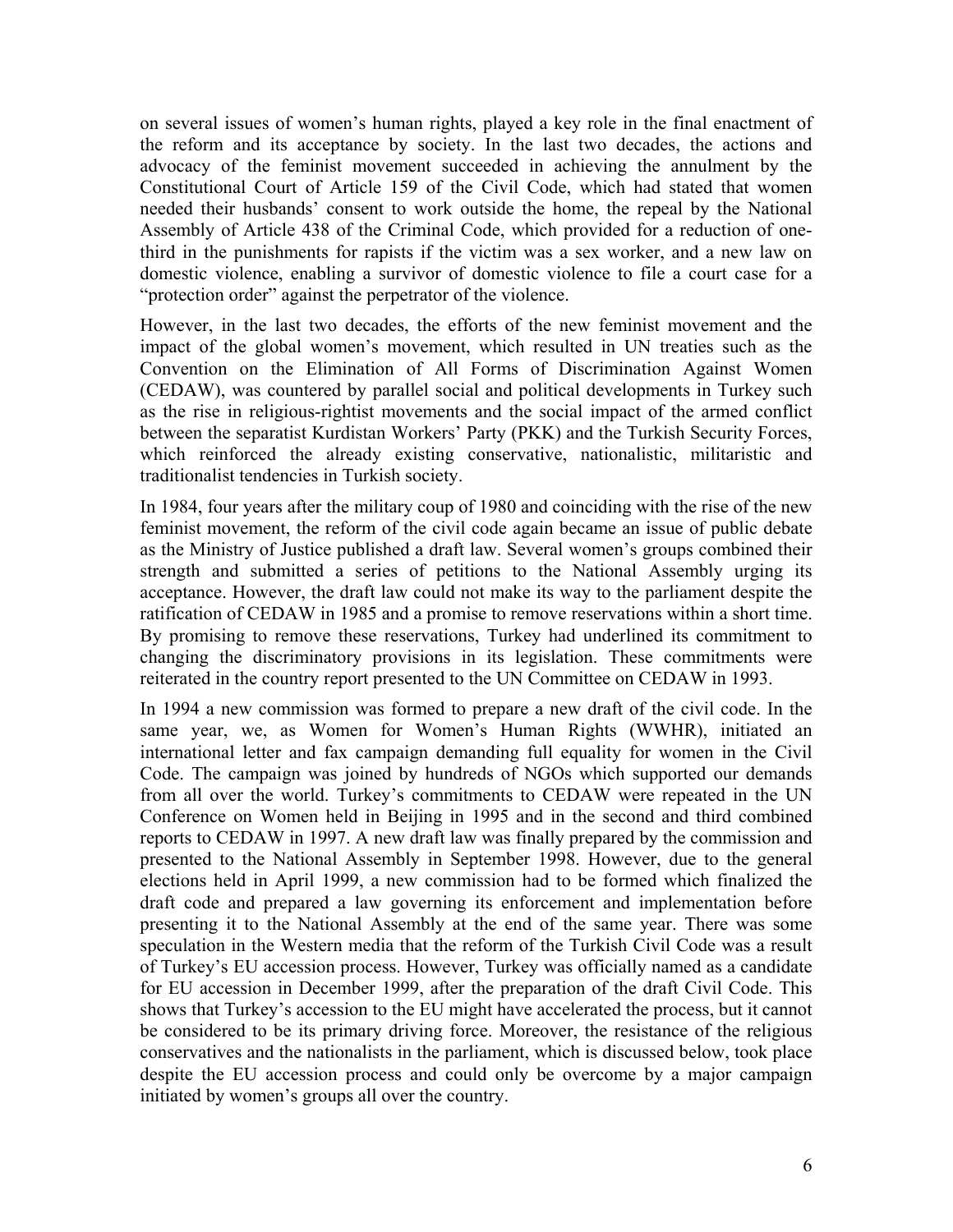## **Women's groups all around the country campaign together**

The discussion of the draft law in the Justice Commission of the National Assembly started in April 2000 and continued until June 2001. Several reforms met strong resistance from religious conser-vatives and nationalists in Parliament. They argued that equality between men and women would 'create anarchy and chaos in the family' and thus 'threaten the foundations of the Turkish nation'.

Thus, at the beginning of 2001, 126 women's groups from all around the country joined together to initiate a major campaign. Soon after the start of the campaign, the most controversial issue became the reform of the clause regulating matrimonial property. The original draft of the new civil code foresaw that all matrimonial property should be split 50/50. The nationalists and the religious conservatives insisted on the Division of Property Regime, which has been the rule in Turkey since 1926. They claimed that the equal sharing between spouses of property acquired during the marriage would be against Turkish traditions, change the family from a matrimonial union to a corporation, destroy love and affection in the family and increase the rate of divorce and consequently ruin Turkish society.

As a result of the campaign initiated and coordinated by women's groups, the opposing groups were forced to accept the new property regime, which entitles women to an equal share of the assets accumulated during the marriage. However, due to a last minute law formulated by the opposition parties, this clause was deemed to be valid only for property acquired after January 1, 2002. At the time of writing, women's groups were continuing their campaign for the annulment of this law.

The campaign, which was made possible by cooperation and coordination between 126 women's groups representing different sectors of society, played a key role in overcoming the resistance of the religious conservatives and the nationalists and in the reform being subsequently realized. The campaign was successful in creating a general atmosphere where objections to equality between men and women were viewed with scorn.

## **A new approach to the family**

The new Civil Code has taken a new approach to the family and to women's role in the family. The old legal approach, which assigned women a legislatively subordinate position in the family with rights and duties defined in respect to the husband, has been abandoned in favor of one that defines the family as a union based on equal partnership. Consequently, this new concept is also reflected in the language of the new Code. The terms 'the wife' and 'the husband' are replaced by 'the spouses'. Moreover, the legal language has been considerably simplified and out-of-date terminology replaced by comprehensible, modern terms, which have made the law more accessible for everyone.

The new approach to the family is reflected in several changes:

- The husband is no longer the head of the family; spouses are equal partners, jointly running the matrimonial union with equal decision-making powers
- Spouses have equal rights over the family abode
- Spouses have equal rights over property acquired during marriage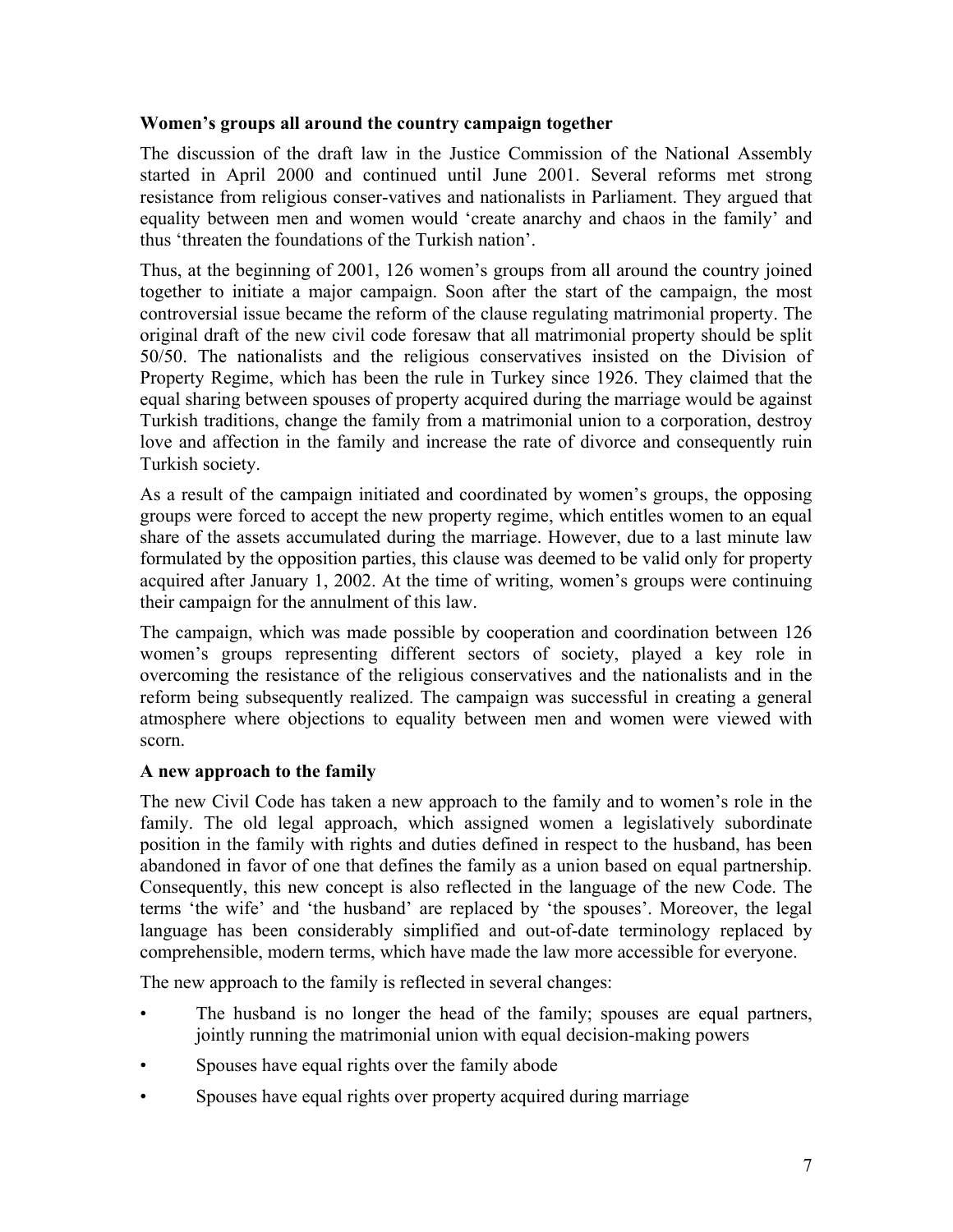- Spouses have equal representative powers
- The concept of 'illegitimate children', which was used for children born out of wedlock, has been abolished; the custody of children born outside marriage belongs to their mothers.

#### **The next steps**

The reform of the Turkish Civil Code constitutes a major accomplishment towards establishing gender equality in Turkey. Yet this step has to be followed by several other reforms and measures in the legal, social and political domains which aim at eliminating inequality between sexes. In the legal domain, the next steps should include the reform of the Penal Code, the Citizenship Act, the Labor Code and the Social Security Code, as well as changes in various statutes and regulations. To establish a constitutional basis for

gender equality, several women's NGOs, including WWHR, have initiated a campaign. The campaign calls for the amendment of Article 10 of the Turkish Constitution to include a clause on gender equality as the basis of the law, making the state responsible for taking all legal and institutional measures to realize equality between women and men.

It is clear that the reforms and accomplishments in the legal domain are not sufficient to prevent gender discrimination and eliminate violations of women's human rights. In Turkey, women's lives continue to be shaped by several customary and religious practices which contradict existing laws, such as early and forced marriages, honor crimes, polygamous marriages and restrictions on women's mobility.

For example, research conducted by WWHR in the eastern and south-eastern regions of Turkey has shown that 16.3% of women living in the region were married at under 15, the minimum legal age for marriage according to the old Civil Code. One out of ten women were living in polygamous marriages even though polygamous marriages were banned by the Civil Code of 1926. More than half of the women (50.8%) were married without their consent although the consent of both the woman and the man is a precondition for marriage according to Turkish law.

Violence against women in its various manifestations – within and outside the home – continues to be one of the most widespread violations of human rights in Turkey although it is a crime and a new law passed in 1998 allows for protection orders.

Thus there is a need for all kinds of coordinated state programs and services for women: for example, those aiming to eliminate violence against women, prevent discrimination against women in the educational and economic spheres, and increase their participation in the political domain. Despite pressure from the women's movement, the Turkish state has been extremely reluctant to allow, and has even actively resisted, the establishment of such programs. In fact, in most developing countries, including Turkey, although there has been an improvement in women's rights on paper on both national and international levels, this progress is very poorly reflected in women's lives at the local level. A key tool, which might be useful in overcoming the state's resistance to increasing financial resources for women and developing coordinated programs aimed at gender equality, would be the inclusion of specific measures and targets in international UN documents related to women's human rights.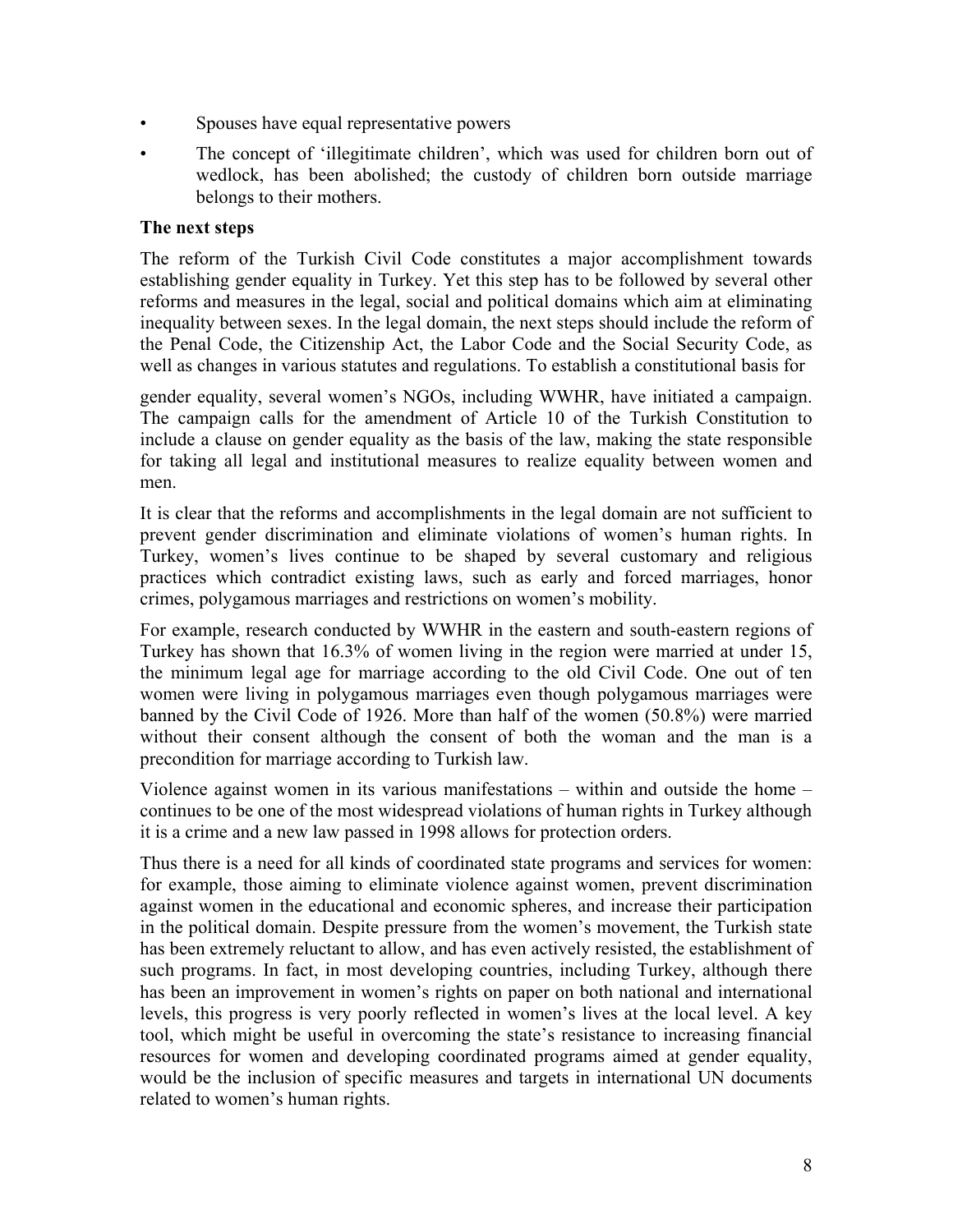## **CONDITIONS FOR MARRIAGE**

In Turkey, marriage is a registered official event which takes place within a framework set by legislation. Article 174 of the Turkish Constitution cites the principle of civil marriage as one of the fundamental Reform Laws which date back to the foundation of the Turkish Republic and makes direct reference to Article 143 of the Civil Code, which states that religious marriage ceremonies cannot be held before the civil ones. The conditions for marriage and the punishment for violations are defined by laws and regulations.

The full and free consent of the couple getting married is a basic condition for marriage. This holds both for minors and adults. In the case of minors, the permission of their legal guardians is also sought (Articles 126 and 127 of the Civil Code).

Polygamy is forbidden in Turkey. Under the Civil Code (Article 130), a person who wants to obtain authorization for remarriage must prove that his or her previous marriage has terminated. The marriage will be considered null and void if one of the spouses is already married (Article 145 of the Civil Code). Anyone whose civil status is recorded as 'married' in the official registers cannot remarry until this situation is corrected (Article 15 of the Marriage Regulations).

Turkish law allows only persons who are defined as 'competent' to get married and lays down the criteria for such competence as well as the circumstances under which people cannot get married. Conditions for marriage include both of the above and are covered by the Turkish Civil Code and Marriage Regulations. Violations of these provisions constitute a crime and are punished under the Turkish Penal Code.

There are two basic criteria for competence: age and the ability to discern.

Minimum age for marriage: According to Article 124 of the new Civil Code, men and women cannot marry before they turn 18. The new Civil Code has corrected the previous discriminatory provision, which had ruled different minimum ages for men (17) and women (15). Yet the minimum age for marriage is still below the age of simple majority, which is accepted as a precondition for legal competence and liability.

Under extraordinary circumstances and for very important reasons, an exception can be made and the minimum age limit can be lowered to 16. The only person authorized to make such an exception is a judge of the Court of Peace. In making such a decision, the judge hears the opinions of the parents or the guardian whenever he or she has the opportunity.

Minors need their parents' permission to get married but if there is a complaint alleging an unjust objection on the part of the parents, the final decision is for the judge to make (Articles 126 and 128 of the Civil Code). The judge considers whether the minor in question is psychologically and physiologically mature enough to marry; pregnancy alone does not constitute a reason and justification for marriage. The girl has the right to refuse to get married even if the judge decides in favor of the marriage.

Minors who marry attain majority through marriage (Article 11 of the Civil Code).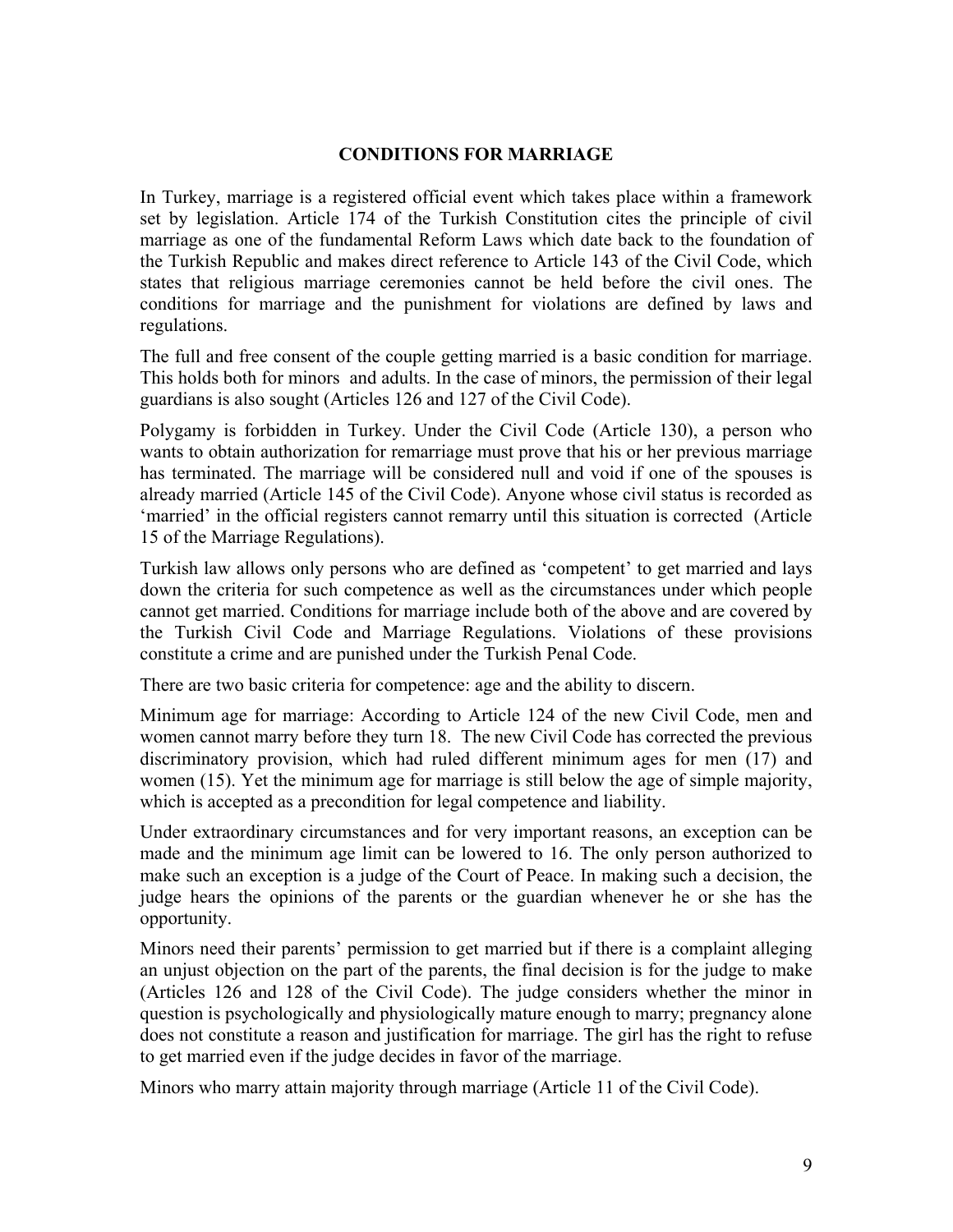Ability to discern: Persons who do not have the ability to discern cannot marry (Article 125 of the Civil Code). In the Marriage Regulations, having the ability to discern is defined as: "Not being deprived of the ability to act rationally and to distinguish right from wrong as a result of youth, mental disease, mental infirmity, intoxication, etc." (Article 14 of the Marriage Regulations).

## **Circumstances under which marriage is forbidden**

Close kinship: Close relatives described in Article 129 of the Civil Code and Article 15 of the Marriage Regulations cannot marry. This closeness covers:

- The immediate family: parents cannot marry their children, brothers and sisters cannot marry each other
- Close relatives: aunts and uncles cannot marry their nieces or nephews, exspouses cannot marry each other's parents or children
- An adoptee cannot marry an adopted person; an adoptee and the adopted cannot marry each other's ex-spouses or children.

Being already married: A person who wishes to remarry has to prove that his or her previous marriage has ended (Article 130 of the Civil Code). The Marriage Regulations state that a person who is recorded as married in the Population Register cannot remarry (Article 15 of the Marriage Regulations).

Enforced waiting period of three hundred days: This waiting period is foreseen under Article 132 of the Civil Code to guarantee that women are not with child from a previous marriage. Women who do not want to wait have to produce medical proof that they are not pregnant before they can remarry. These three hundred days are calculated starting from the date of the court decision terminating the previous marriage or on the date of the death of the ex-husband (Article 15 of the Marriage Regulations). In our view, this stands as a discriminatory and humiliating provision which violates women's basic human rights and freedoms with the sole aim of establishing fatherhood which, if requested by the involved parties, could easily be established through DNA tests.

Mental illness: The mentally ill cannot marry unless they obtain an official health report stating that there are no medical impediments to their marriage (Article 133 of the Civil Code). The former Civil Code stipulated affliction with a mental disease as a condition preventing authorization for marriage.

# **MARRIAGE: THE CIVIL CEREMONY**

Article 174 of the Turkish Constitution endorses the principle of civil marriage governed by law and enacted by legally authorized officials in accordance with the procedures established by law and regulation. The Civil Code describes the procedure for application for marriage (Articles 134 and 136 of the Civil Code). The man and the woman who are going to get married jointly apply to the marriage registry office in the region where one of them is a resident. The marriage registry official is the mayor of the relevant district or a civil servant acting on his behalf. In villages, this is the village headman. This application is investigated and a decision is reached to authorize or reject the marriage (Article 137 of the Civil Code and Article 23 of the Marriage Regulations).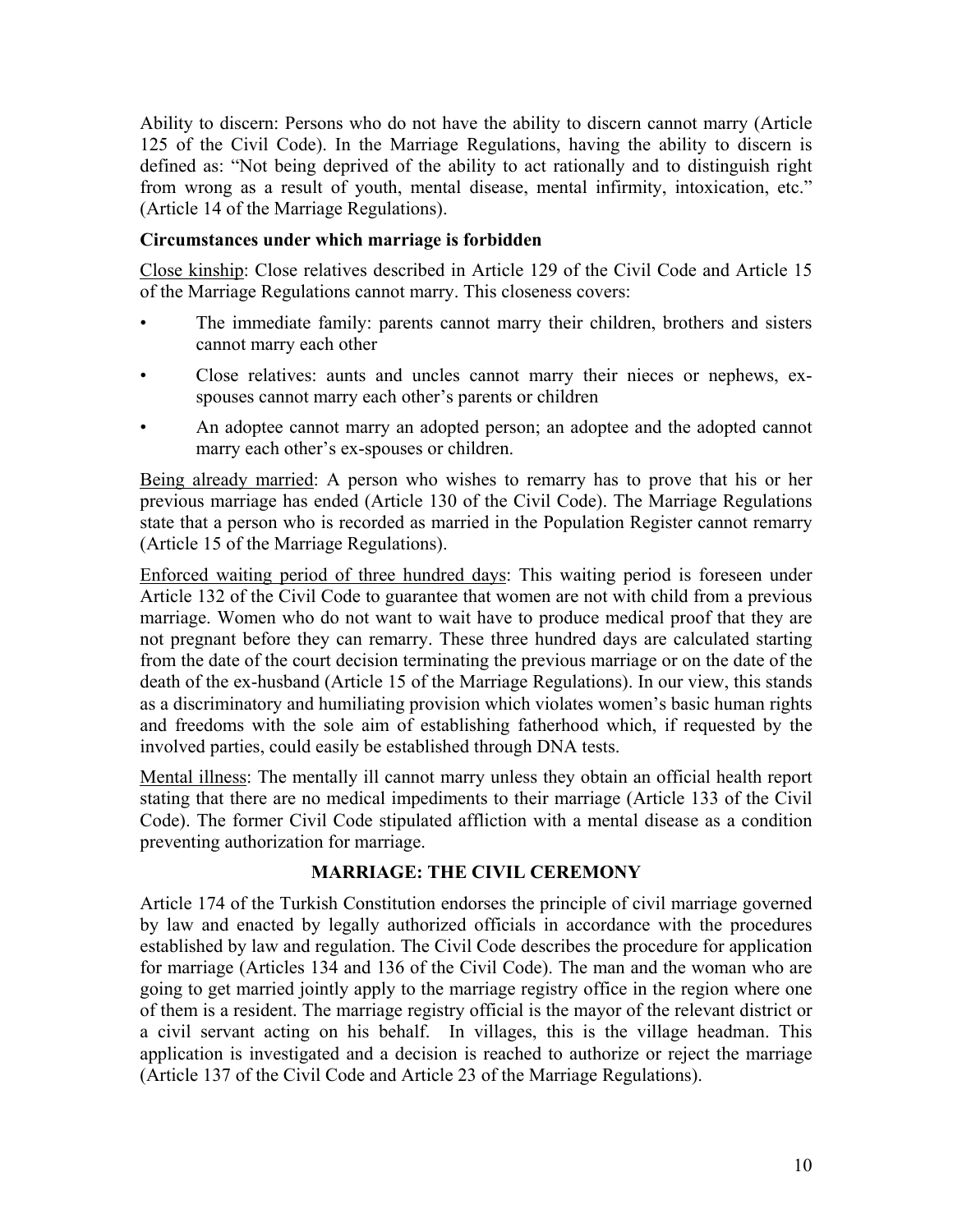#### **VALIDITY OF PRE-NUPTIAL AGREEMENTS (Mahr)**

The pre-nuptial agreement, mahr in Islamic Law (an immediate or deferred endowment to the bride as a sort of social insurance for the wife in the event of divorce widowhood), has no legal validity in the Turkish law.

The division of property in case of divorce is regulated according to the Regime Regarding the Ownership of Acquired Property as the legal property regime between spouses (Article 202 of the Civil Code).

Once legal authorization is obtained, the marriage registry official conducts the marriage ceremony. During the ceremony both the man and the woman are asked to openly declare their free will in front of the official and two witnesses, upon which they are considered married. Their marriage is registered in the marriage registry during the ceremony. Before the ceremony ends, the couple is presented with a family book (wedding certificate), which officially documents that a civil marriage ceremony has been conducted (Articles 142 and 143 of the Civil Code).

The Civil Code clearly states that a religious marriage ceremony can only be held after the civil ceremony (Article 143 of the Civil Code), otherwise, the couple is in breach of the Penal Code (Article 237 of the Penal Code). Furthermore, if a religious ceremony is conducted without documentary proof (i.e. the family book) that the civil ceremony has already been completed in accordance with the law, the person who conducts it, too, is considered to have committed a crime.

## **BRIDE PRICE: A CUSTOMARY PRACTICE**

In rural areas, there is a traditional practice whereby the bridegroom pays a bride price to the bride's father in recognition of the cost of raising the bride and in compensation for depriving the family of her services following her marriage. This traditional practice has no validity or place in Turkish law.

The woman can always reject the match. Whether she is an adult or legally classed as a minor, the bride price offered to her family does not oblige her to marry anyone. However, in some cases families put pressure on their daughters to accept the offer of marriage in order to acquire the bride price. Legally she has the right to resist her family's pressure. When the official carrying out the marriage ceremony asks her if she wants to marry of her own free will, she has the right and the opportunity to refuse. If she does this, no one can make her marry.

This tradition has been dying out during the last decade. The extensive publicity given to tragic bride-price related events of past decades and the changing economic conditions have helped shape public opinion in favor of discontinuing this practice.

Even if a woman bows to pressure and is forced into marriage, she may still file to have this marriage annulled, declaring that she was coerced into matrimony (Article 151 of the Civil Code). Adults and minors alike have this right.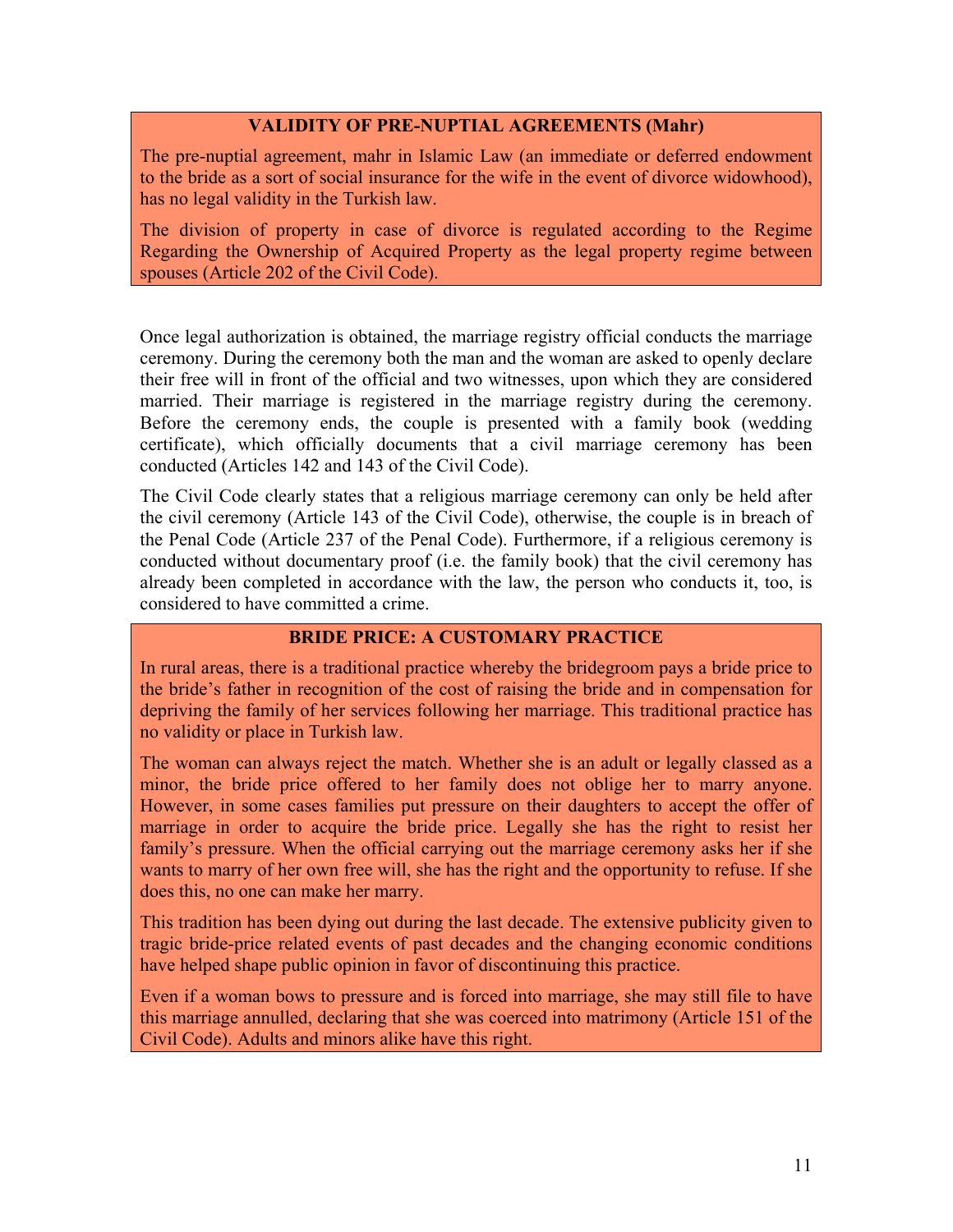The civil marriage ceremony cannot be held in places where the parties cannot freely express their will or in places of worship. Under such conditions the official postpones the ceremony (Article 26 of the Marriage Regulations).

## **Getting married abroad**

According to the Marriage Regulations, in the case of a Turkish couple getting married in a foreign country, the competent authority is the relevant Turkish consul or ambassador (Article 10 of the Marriage Regulations). However, they may also get married before the competent authority of a foreign country. If the marriage does not contravene Turkish law, it will also be valid in Turkey. The couple has to present their marriage documents to the Turkish authorities within one month of the marriage (Article 11 of the Marriage Regulations). This requirement also applies if one of the couple is a foreign citizen.

## **Marriages with or between foreigners in Turkey**

In Turkey, the marriage of a foreigner to a Turkish citizen, or two foreigners who are not citizens of the same state, can only be finalized by an authorized Turkish marriage registry official (Article 10 of the Marriage Regulations). The same article also stipulates that marriage between two foreigners having the same nationality may either be concluded by their countries' representatives in Turkey or by the competent Turkish authorities, if their law so permits.

# **THE RELIGIOUS MARRIAGE CEREMONY**

A religious marriage ceremony confers no legally binding rights in Turkey. The state is not involved in these ceremonies. A woman who has only been married through a religious marriage ceremony can neither claim alimony in case of separation nor can she qualify as the legal heir to her husband's property in the event of his death.

In order to undergo a religious marriage ceremony the couple must document that the official ceremony has been conducted. Violation of this rule is considered a crime under Article 237 of the Penal Code, which stipulates that both the person who conducts such a ceremony without verifying that the official ceremony has been concluded and the couple involved will be punished.

# **WOMEN IN THE FAMILY: THE LEGAL FRAMEWORK**

The equality of spouses within marriage is anchored in the Turkish Constitution through an amendment of Article 41 enacted in 2001. With the addition of a new phrase, the Constitution now rules that "the family is (...) based on equality between spouses." The framework for equality in the family thus being set, the new Civil Code brought about further changes in specific aspects of family life.

**Decision-making power**: Until the reform of the Civil Code in 2001, Turkish law designated the husband head of the family. This clause has now been removed and according to Article 186 of the new Civil Code, the spouses jointly make decisions regarding the marriage union. They contribute towards the expenditures of the union with their labor and possessions to a degree commensurate with their capabilities. This clause deletes and replaces the old principle that the husband is responsible for maintaining his wife and children.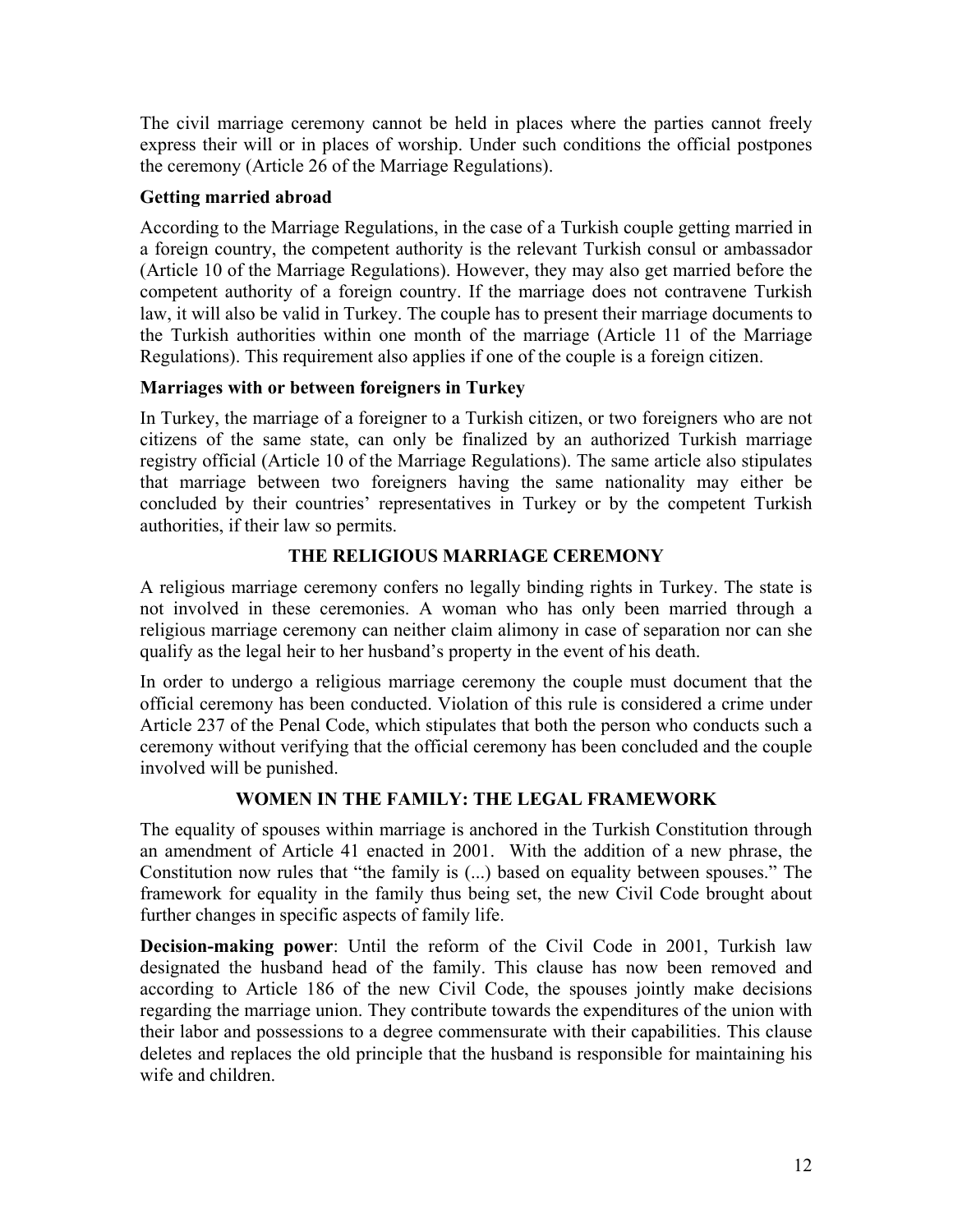**Place of residence**: With the new Civil Code, spouses jointly choose where they will live (Article 186 of the Civil Code). This is a positive change from the old clause, which assigned the decision-making power concerning place of residence to the husband. Besides, the clause that the wife's place of residence is the residence of her husband has been deleted from the definition of legal domicile. Under Turkish law spouses have to live together (Article 185 of the Civil Code).

**Family abode**: A new provision gives spouses equal rights over all matters relating to the family home (Article 194 of the Civil Code). According to this, neither of the spouses alone can annul a rental agreement related to the family abode, transfer ownership of the family abode or limit rights related to the family abode without the explicit consent of the other. The spouse who is not the legal owner of the family abode can apply to the Land Registry to have an annotation to that effect added to the record. If the family abode has been rented in the name of one of the spouses, the spouse who is not party to the rental agreement can become a party to the contract by means of a written statement addressed to the landlord or landlady.

**Surname**: A woman is free to choose either to retain and use her surname in front of her husband's surname on marriage, or to take her husband's surname (Article 187 of the Civil Code).

**Representative authority**: The authority to represent the union no longer rests solely with the man. Nor is he the one responsible for managing the family's savings under all circumstances. Men and women have equal rights to representation and are jointly responsible as regards third parties (Article 189 of the Civil Code). If one of the spouses abuses or displays shortcomings in using the authority to represent the union, the judge may, in response to an application from the other spouse, remove or limit this authority (Article 190 of the Civil Code).

**Legal transactions**: Women and men are equally entitled to engage in legal transactions with each other and with third parties (Article 193 of the Civil Code).

**Work**: After the women's movement's success in gaining the 1990 repeal of the article obliging women to obtain permission from their husbands to work outside their homes, no replacement law was passed until the new Civil Code. Article 192 of the new Civil Code, in its first clause, makes a clear statement that neither of the spouses is obliged to seek permission from the other regarding his or her choice of work or profession. However, a second clause added to the same article makes a vague statement to the effect that "the harmony and welfare of the marriage union should be borne in mind when choosing and performing a job or profession." Women's groups throughout Turkey are concerned that violations of women's right to work outside the home may be legitimized through arguments revolving around "the harmony and welfare of the marriage union".

**Travel**: A married woman may travel abroad whenever she wants. All she needs is her passport. Legally, she is not required to seek permission from anyone to travel in the country or abroad.

**Solving disagreements**: In the case of a disagreement over an issue of importance to the marriage union or failure on the part of one of the spouses to fulfill his or her matrimonial obligations, the spouses can individually or jointly ask for judicial intervention.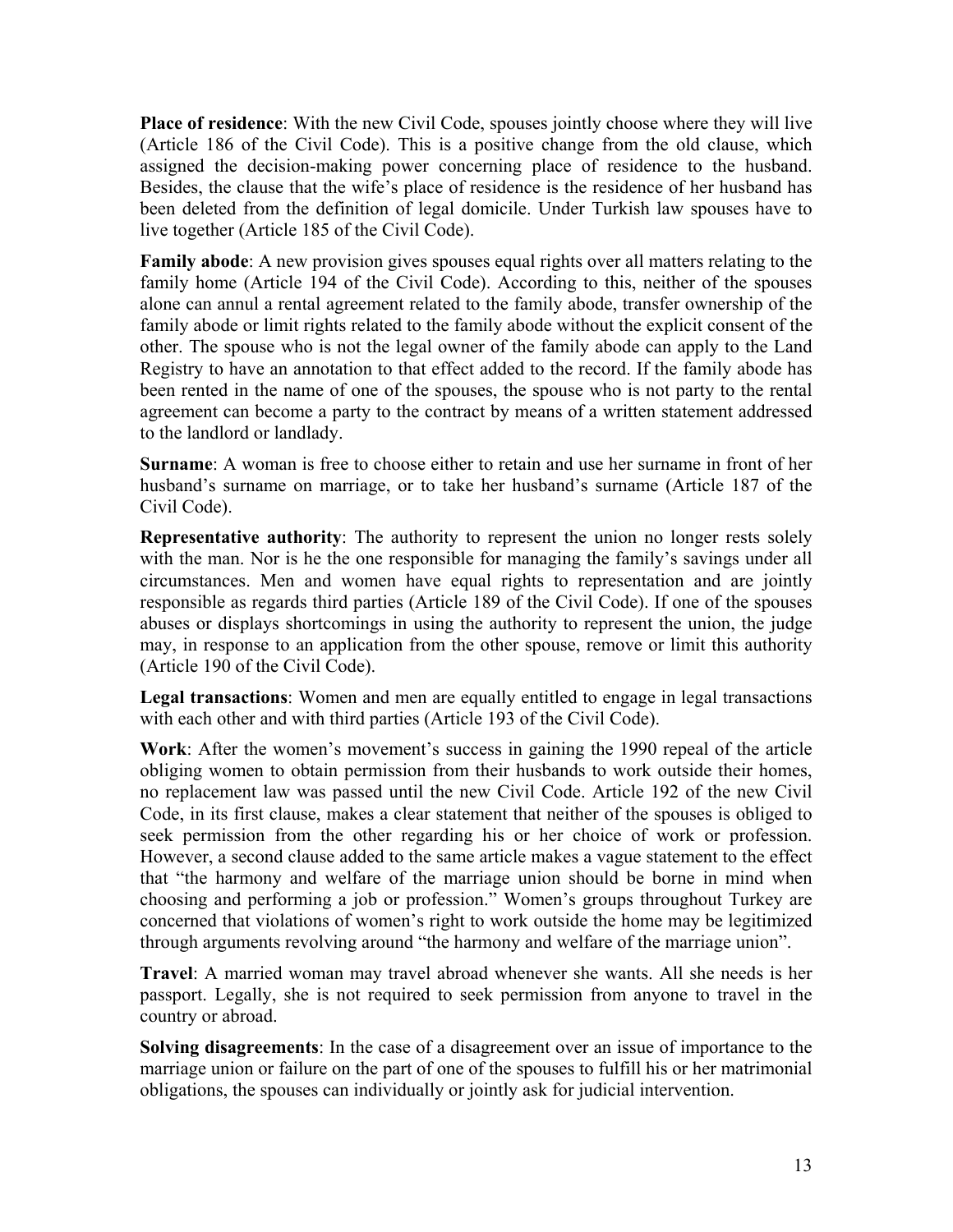**Financial contribution**: In a new provision dealing with the financial contribution of each of the spouses to the livelihood of the family, Article 196 of the Civil Code gives either of the spouses the right to ask a judge to specify the amount of financial contribution each should make. In establishing the amount of the contribution, the judge takes into account housework and childcare and unpaid labor in the business of the other spouse.

If the need arises and if one of the spouses makes an application, the judge, in order to protect the family's economic assets or to secure the fulfillment of a financial responsibility resulting from the marriage union, can rule that disposals of assets specified by the judge can only be made with the consent of the applicants (Article 199 of the Civil Code).

# **MATRIMONIAL PROPERTY REGIME**

**The legal regime**: The new Civil Code establishes the Regime Regarding the Ownership of Acquired Property as the legal property regime, which is valid by default if couples do not choose one of the other specified regimes before or after they get married (Articles 202, 203 and 205 of the Civil Code). To choose another property regime, the couple must jointly sign a contract before a notary or declare their decision in writing while applying for authorization to marry.

# **Regime Regarding the Ownership of Acquired Property**

This new property regime provides for an equal division of property acquired during marriage, giving equal credit to each of the spouses for it, irrespective of how and where they work. Thus, the contribution of women's hitherto invisible labor to the well being of the family household is recognized and assigned an economic value.

Under this regime, there are two types of property: acquired property (Article 219 of the Civil Code) and personal property (Article 220 of the Civil Code). Personal possessions and property accrued before the marriage are classified as personal property.

According to the Regime Regarding Ownership of Acquired Property, which is regulated in Articles 218-241 of the Civil Code, property that has been acquired by either of the spouses in return for payment in money or in kind after the formalization of the marriage union (acquired property) shall, upon termination of the regime (e.g. by divorce or death), be equally shared between the spouses. Economic integrity will be taken into consideration in the case of property related to the practice of a profession or business. Personal property and possessions shall remain with the owner.

This is an achievement in terms of the economic empowerment of women. Married women now have good reason to feel economically stronger as equal partners. This will increase their self-esteem and self-confidence.

The other property regimes that may be selected are:

## **Division of Property**

According to this regime, each party is the owner of the goods, which are registered in his or her name. After divorce, both parties retain the goods which they owned prior to the marriage and which they acquired in their name during the marriage (Articles 242-243 of the Civil Code). This was the legal property regime under the former Civil Code.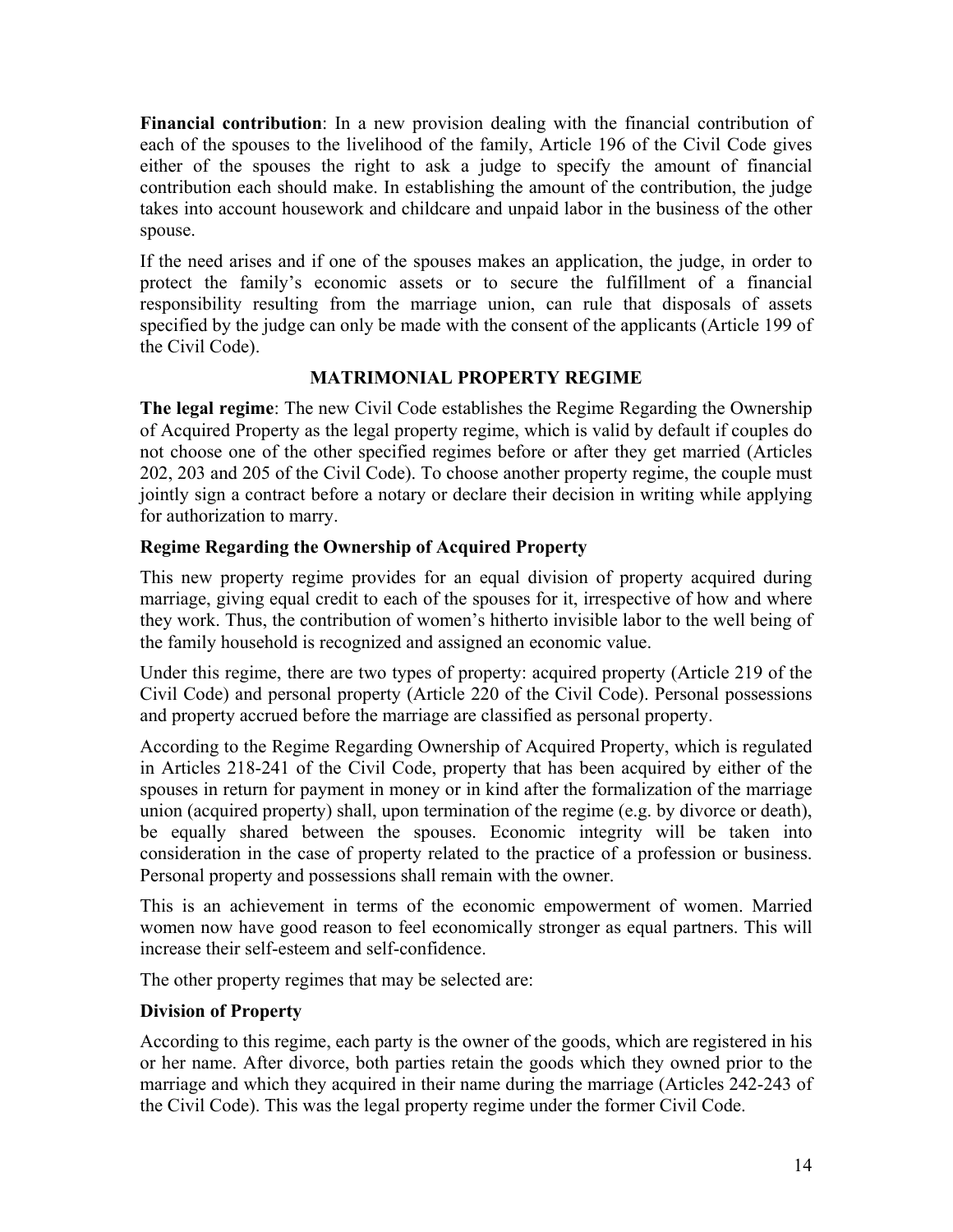#### **DOWRY**

There are no specific legal provisions regarding dowries brought by the bride. However, the new Civil Code has established the Regime Regarding the Ownership of Acquired Property as the legal property regime between spouses (Article 202 of the Civil Code). According to this regime, dowries brought by the bride fall under the category of personal possessions and are regarded as the legal property of the bride. This means that the bride retains them in case of termination of the marriage, regardless of the reason.

#### **Division of Shared Property**

The property acquired by one of the spouses after the establishment of the Division of Shared Property Regime and used jointly by, or for the benefit of, the family, or investments which have been invested for the future economic benefit of the family or corresponding assets shall, in the event of the termination of the property regime, be shared equally between the spouses. For property related to a business, economic unity will be taken into consideration during the division process (Articles 244-255 of the Civil Code).

The women's movement strongly opposed attempts to establish this regime as the legal property regime on the grounds of the ambiguity involved in dividing property into that used by and for the benefit of the family and that used for other purposes.

#### **Joint Property Regime**

In the event of this regime being accepted, the spouses become joint owners of the goods and incomes included in the Joint Property Regime and neither of them can dispose of his or her share independently. The parties define what is to be included in the regime through an agreement between them at the time of marriage (Articles 256-281 of the Civil Code).

The women's movement has intensively lobbied against Article 10 of Law No. 4722 Governing the Enforcement and Implementation of the Civil Code, which stipulates that the new legal property regime will be available for implementation by default only for property acquired after January 1, 2002. This clause was a last minute addition as a result of pressure from religious conservative and nationalist members of Parliament who initially opposed the acquired property regime. Previously acquired property will remain under the old property regime. To render the new regime operative from the inception of their marriages, couples are given until December 31, 2002 to go to a notary and sign a contract to that effect. The women's movement in Turkey argues that the new legal regime should be operative by default for all property acquired during marriage, regardless of the time of acquisition.

#### **LEGAL STATUS OF TURKISH WOMEN MARRIED TO FOREIGNERS AND FOREIGN WOMEN MARRIED TO TURKS**

The Turkish Citizenship Act provides descriptions of the procedures for acquiring, changing or losing nationality for men and women. In addition to general provisions, which apply to both men and women, there also are special provisions for women, which differentiate between men and women in the terms of their ties of citizenship or nationality to their countries. Both Turkish and foreign women are given a choice where simple notification to the authorities and the presentation of relevant documents will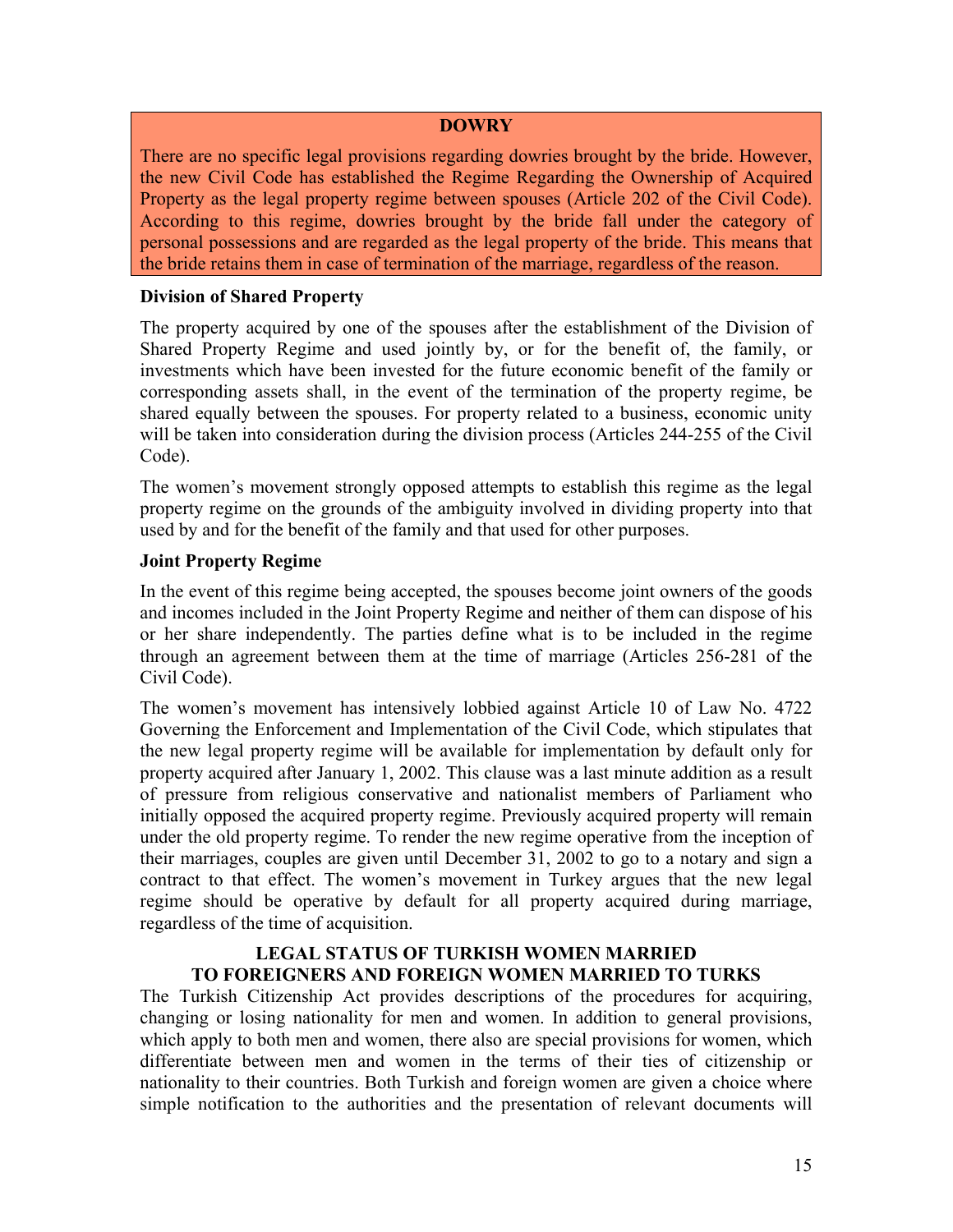entitle them to acquire the citizenship of their husbands (Articles 5, 19 and 42 of the Turkish Citizenship Act). Turkish women choosing to undergo this procedure lose their Turkish citizenship. No such procedure is foreseen for men. To change nationality, men have to go through the procedures regarding either the renunciation of citizenship or getting permission to acquire the citizenship of another country, which are available to women too. To be finalized these procedures require the approval of the Council of **Ministers** 

A Turkish woman who marries a foreigner does not automatically lose her Turkish citizenship. She has three alternatives as far as citizenship is concerned.

Under Articles 19 and 42 of the Turkish Citizenship Act, marriage entitles a Turkish woman to acquire her husband's citizenship once she notifies the specified authorities of her intention within a specified period of time, provided that the laws of the foreign country in question allow such an acquisition. In which case, she will lose her Turkish citizenship.

Her second alternative is to apply for permission to retain her Turkish citizenship while acquiring her husband's citizenship (Article 22 of the Turkish Citizenship Act).

The third alternative is for her to abstain from changing nationality, which will be the case if she makes no declaration to the contrary.

Marriage will not entitle her husband to gain Turkish citizenship through simple notification and declaration of intention; he will have to go through the processes described in Articles 6 and 7 of the Turkish Citizenship Act. Being stateless will not entitle him to automatically acquire Turkish citizenship.

Article 5 of the Turkish Citizenship Act stipulates that a foreign woman married to a Turkish man is entitled to acquire Turkish citizenship upon notifying the authorities of her intention as specified in Article 42 of the same law. Furthermore, a foreign woman will automatically acquire Turkish citizenship if she is stateless or if she faces losing her native citizenship because of this marriage (Article 5 of the Turkish Citizenship Act).

A new draft law on the acquisition of citizenship through marriage will be debated in parliament in the near future.

## **Children from bi-national marriages**

Article 66 of the Turkish Constitution states that "The child of a Turkish father or a Turkish mother is a Turk." An amendment of October 13, 2001 rescinded that statement, stipulating: "The citizenship of a child of a foreign father and a Turkish mother shall be defined by law."

According to Article 1 of the Turkish Citizenship Act, children who are born to a mother or father of Turkish citizenship, in or outside of Turkey, are Turkish citizens from birth. Children born to a foreign mother out of wedlock will be considered Turkish citizens if their connection to their Turkish father is established through a court order or recognition (Article 2 of the Turkish Citizenship Act).

In provisions concerning the acquisition of Turkish citizenship, the children of men acquiring Turkish citizenship directly become Turkish citizens; while in the case of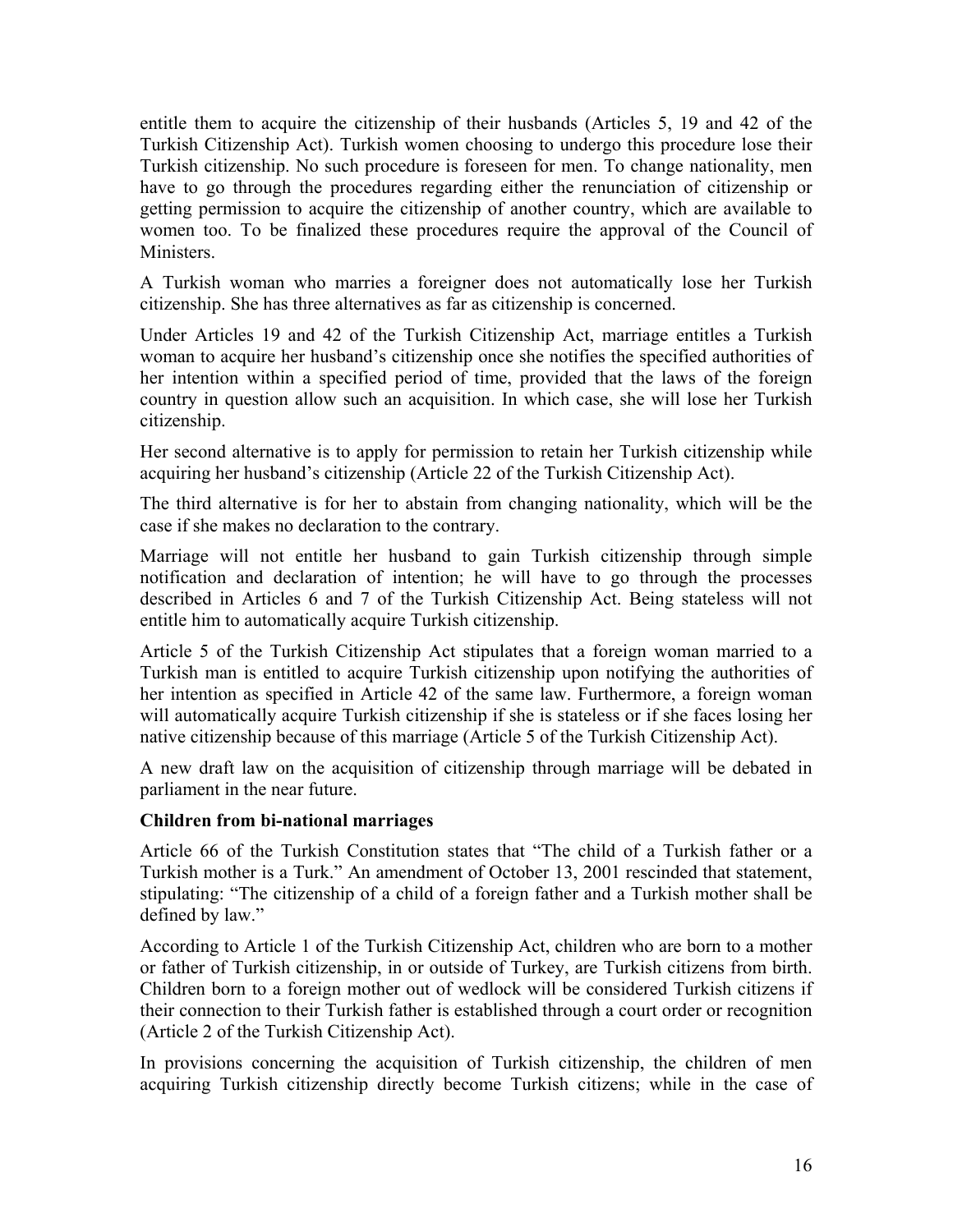women they become Turkish citizens under certain conditions (Articles 14 and 17 of the Turkish Citizenship Act).

The Convention on the Elimination of All Forms of Discrimination Against Women (CEDAW) rules:

States Parties shall grant women equal rights with men to acquire, change or retain their nationality. They shall ensure in particular that neither marriage to an alien nor change of nationality by the husband during marriage shall automatically change the nationality of the wife, render her stateless or force upon her the nationality of her husband.

States Parties shall grant women equal rights with men with respect to the nationality of their children. (CEDAW, Article 9)

Work is still continuing to bring Turkish legislation into line with CEDAW. The Turkish Citizenship Act is one of the laws that need revision.

## **DE FACTO RELATIONSHIPS**

In Turkey there are no official laws obliging couples to marry. However, there is no legislation defining or governing de facto relationships either. Hence, a de facto relationship does not confer upon the woman any rights to alimony, inheritance, etc. However, if the man buys property or goods for the woman and transfers the legal ownership rights to her, he cannot reclaim them after the relationship ends. Here, we should also note that a high degree of social control is exercised over women's sexuality through the traditional taboo on women having extra-marital relationships. This control is felt and exercised less in the more developed areas of big cities. As one moves away from the metropolitan centers, the taboos make themselves felt much more strongly and violently, as the discussions of virginity testing and honor crimes will show.

The new Turkish Civil Code has discarded the term 'illegitimate'. There is no longer a question of 'legitimizing' children born out of wedlock, but one of establishing descent. According to Article 282 of the Civil Code, maternal descent is established by birth. Under the same article, paternal descent is established in three ways: through marriage with the mother, recognition or court ruling. The children of unmarried couples bear their mother's surname (Article 321). According to Article 337 of the Turkish Civil Code, the custody of these children belongs to the mother. If she is the one looking after the children, the mother, according to Article 329, has the right to claim alimony in the name of the children. Article 498 of the Civil Code states that children whose paternal descent has been established enjoy the same rights of inheritance to their fathers' estate as children born in wedlock. All these changes serve to end discrimination against children born out of wedlock.

#### **CUSTODY**

According to the Turkish Civil Code, children who have not reached majority remain in the custody of their mother and father. Custody can only be revoked for legal reasons (Article 335 of the Civil Code).

As long as the mother and the father are married, the custody of children is shared equally between the mother and the father. If they separate or divorce, the judge may decide to give the custody of the children to one of the spouses. In the event of the death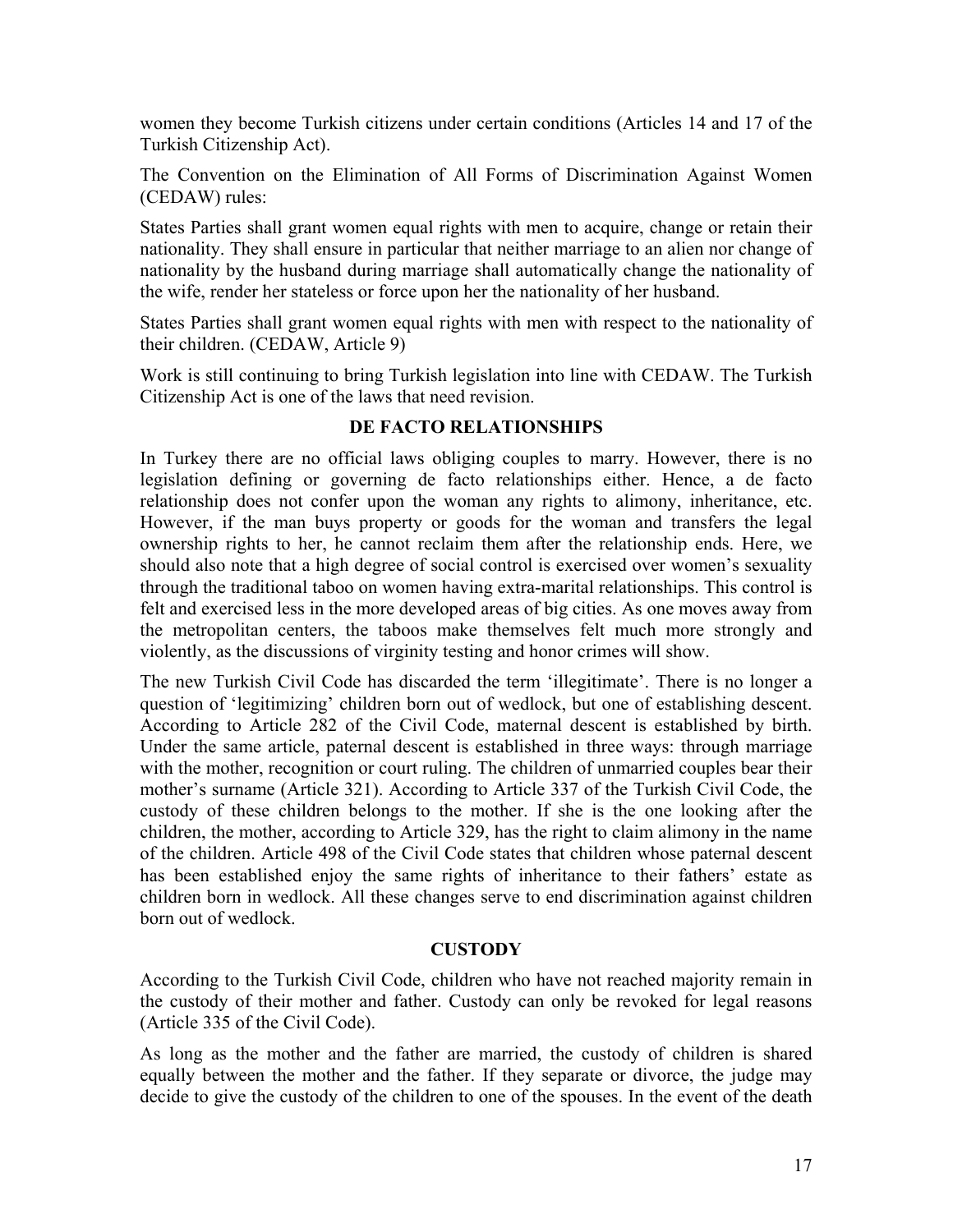of one of the spouses, custody belongs to the surviving spouse (Article 336 of the Civil Code). In the old Civil Code there used to be a clause stating that, in the event of disagreement over matters related to children, the final word was the father's. With the cancellation of this clause, women have obtained equal say under the law in decisions concerning their children.

The Civil Code has a new article stipulating that spouses are under an obligation to care for and show compassion for their young stepchildren (Article 338 of the Civil Code).

Parents are responsible for providing their children with appropriate formal and religious education (Articles 340 and 341 of the Civil Code). Parents name their children, represent them in relations with third parties, educate them according to their means and also ensure and protect their physical, mental, emotional, moral and social well-being (Articles 340 and 342 of the Civil Code).

In the event of separation or divorce, the rules regarding custody treat the mother and father the same. The judge grants custody of the children to whichever parent he or she believes will look after the children better. Men do not have any superiority over women in this respect (Article 182 of the Civil Code). The spouse who has not been awarded custody is expected to share the financial burden of bringing the children up, in a manner commensurate with his or her financial means. The court will also rule on his or her visitation rights.

If the grounds for separation or divorce are the violent conduct or dishonorable lifestyle of one of the spouses, the victim of the violence can usually convince the judge that the perpetrator should not be granted the custody of the children.

## **ADULTERY**

Adultery is no longer considered a crime under the Turkish Penal Code. As the result of a widespread campaign initiated and coordinated by women's groups all around the country, in 1996 Article 441 of the Penal Code regulating adultery by men and two years later, in 1998, Article 440 of the Penal Code regulating adultery by women were annulled by the Turkish Constitutional Court on grounds of violating the constitutional principle of equality before the law.

Proof of adultery constitutes grounds for divorce (Article 161 of the Civil Code). Filing for divorce on the grounds of infidelity entitles the injured party to claim general damages (Article 174 of the Civil Code).

There is a reference to adultery in the articles in the Civil Code pertaining to property regimes between spouses. Under both the Regime Regarding the Ownership of Acquired Property (Article 236 of the Civil Code) and the Division of Shared Property (Article 252 of the Civil Code), divorce on the grounds of adultery entitles the judge to annul or reduce the share of property due to the spouse who was at fault.

Article 462 of the Penal Code explicitly rules that the sentence of a person killing or wounding a family member who has committed adultery may be reduced under certain circumstances.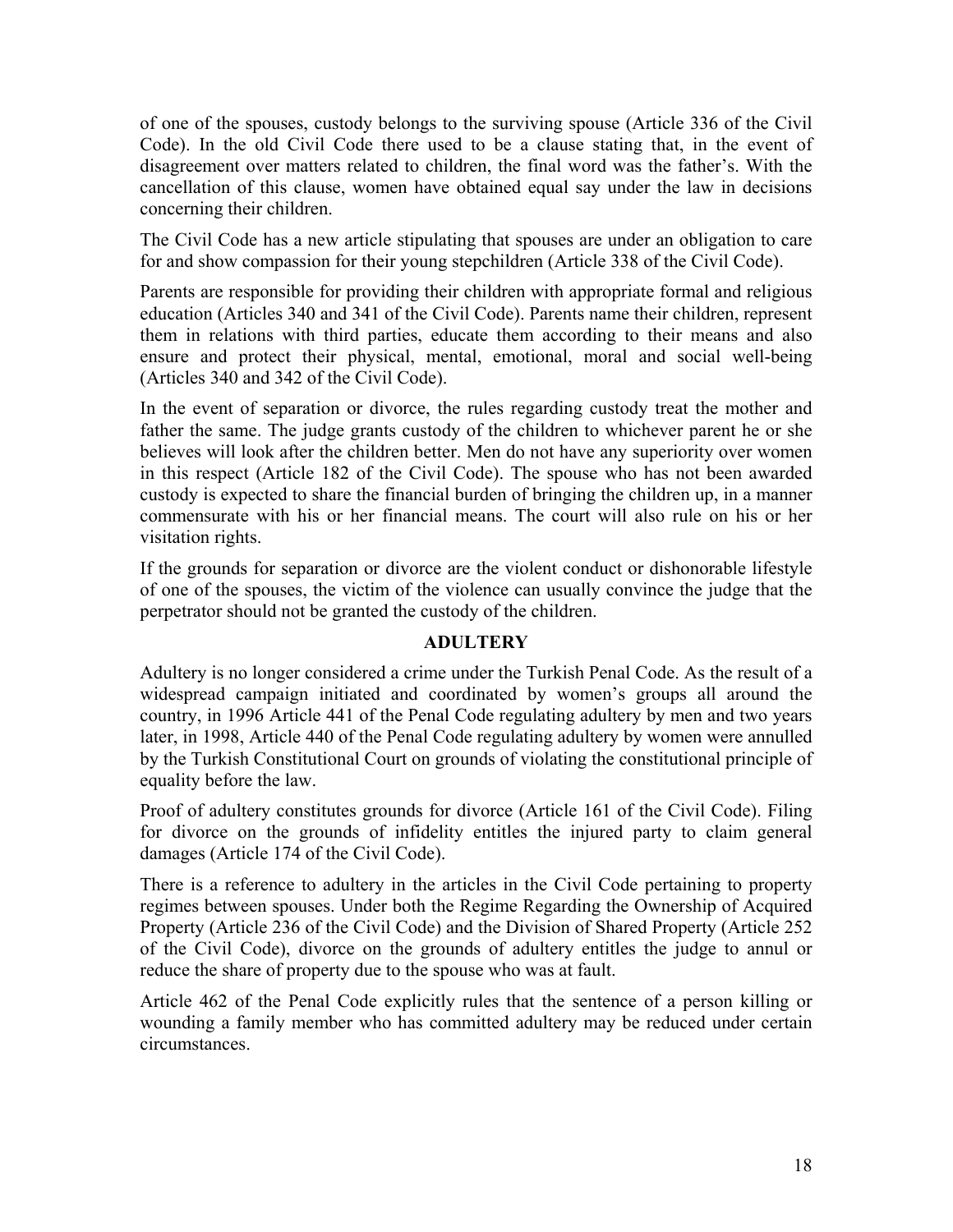#### **SEPARATION**

A married woman may choose to live apart from her husband. According to Article 197 of the Civil Code, "Either of the spouses has the right to live apart from the other as long as living together seriously endangers his or her personality and economic security or family harmony".

Depending on the rightfulness of her decision to live apart, the judge may, upon her application, take measures concerning financial contribution, management of property and use of the abode or household goods. Unjust abandonment by the husband also entitles the woman to demand the above. No one can force the woman to return to her husband's residence. However, the husband may send her an official letter inviting her to return and thus initiate the procedural period required by law before filing a divorce case against his wife on grounds of abandonment.

The clause directly linking the woman's residence to that of her husband's through the statement that the wife's place of residence is the residence of her husband has been deleted from the definition of legal domicile. Consequently, she will not encounter any legal problems in receiving official communications if she decides to change her place of residence.

A woman can apply to the court for a legal separation from her husband (Article 170 of the Civil Code). A case for legal separation can be made on the grounds necessary for divorce (Article 167 of the Civil Code). Article 170 states: "When the grounds for divorce have been established, the judge decides to grant a divorce or legal separation".

When one of the possible grounds for divorce is established, the woman may file a case for legal separation. In such a situation, the judge may grant a legal separation for a period of one to three years. If, at the end of this period, the spouses are still not reconciled, either one of the spouses may file for divorce (Articles 171 and 172 of the Civil Code).

If the application is for divorce, the judge can rule for legal separation instead only if he or she believes that there is a chance that the couple may re-establish joint life. But if the application is solely for legal separation, he or she cannot rule for divorce (Article 170 of the Civil Code).

#### **RIGHTS OF WOMEN DESERTED BY THEIR HUSBANDS**

The main issue here is whether the woman deserted by her husband does, or does not, want a divorce. Article 164 of the Civil Code states that desertion is considered to be one of the valid grounds for divorce. A woman has the right to file a case for divorce if her husband has deserted her in order to avoid his matrimonial obligations or has failed to return to the family home without rightful reason. This case can only be filed if the separation has lasted for at least six months and appears set to continue. After the fourth month of such de facto separation the woman may ask the judge to issue a warning to the man and invite him to return. Upon such invitation, the woman must wait for another two months before filing a divorce case.

A new clause has been added to Article 164 in the new Civil Code. According to this, the spouse who forces the other to abandon the shared abode or prevents him or her from returning without rightful reason is understood to have deserted the other.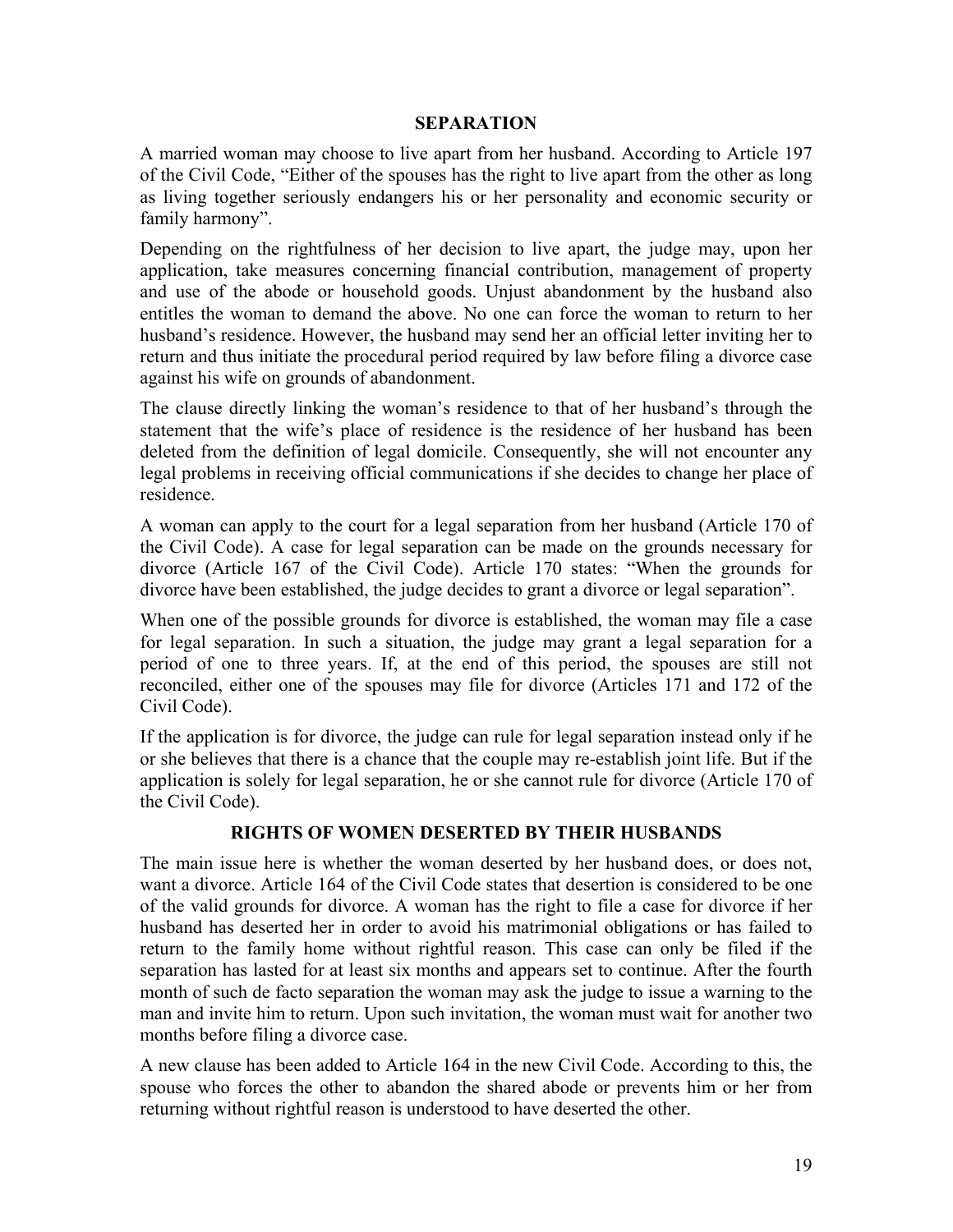The spouse who is deserted without rightful reason is accepted as the injured party in a divorce case and can demand alimony and damages.

## **DIVORCE**

In the Turkish Civil Code, there is no distinction between the grounds for divorce for men and women. The rule is that applications for divorce are filed by the party who has less responsibility for the collapse of the matrimonial union against the party who has the greater responsibility. Therefore, if the party at greater fault files the case for divorce, and if the other party does not want to get divorced, the case may be dismissed, provided that the defendant can prove his or her relative or total innocence as regards the failure of the marriage. However, if the couple are not reconciled and have not begun to live together within three years of the application for divorce, the matrimonial union is considered to have irretrievably broken down and the court rules in favor of a divorce upon the request of one of the parties (Article 166 of the Civil Code).

## **Grounds for divorce**

According to the Civil Code, either one of the spouses can file for divorce if the other has:

• Committed adultery (Article 161)

• Plotted against his or her life, has treated him or her very badly or in a way which is severely detrimental to his or her honor (Article 162)

• Committed a humiliating crime or leads a dishonorable life, so that the plaintiff cannot be expected to live together with the defendant (Article 163)

• Deserted the family home (Article 164).

Or if:

• One of the spouses is incurably insane so as to render living together intolerable for the other (Article 165)

• The marriage has irretrievably broken down and the spouses cannot be expected to go on living together (Article 166).

"Irretrievable breakdown of marriage" is a general clause that is employed to cover a vast variety of issues. For example, one of the spouses declining to have sex with the other falls within the scope of this article and is considered the basis for grave incompatibility in marriage; it can quickly lead to divorce.

The court authorized to deal with a divorce or separation case, is the Court of First Instance in the region of domicile of either one of the spouses or in the last place where they lived together for at least six months (Article 168 of the Civil Code).

The law protects the personal legal status that a woman obtained in marriage (e.g. majority, nationality). By default on divorce, her surname reverts to the one she had before her last marriage. If that surname is not her maiden name and if she wishes to revert to her maiden name, she may do so with the judge's permission. If she wishes to retain her immediate ex-husband's surname, she needs to prove to the judge that this is in her best interest and will not harm the man concerned (Article 173 of the Civil Code).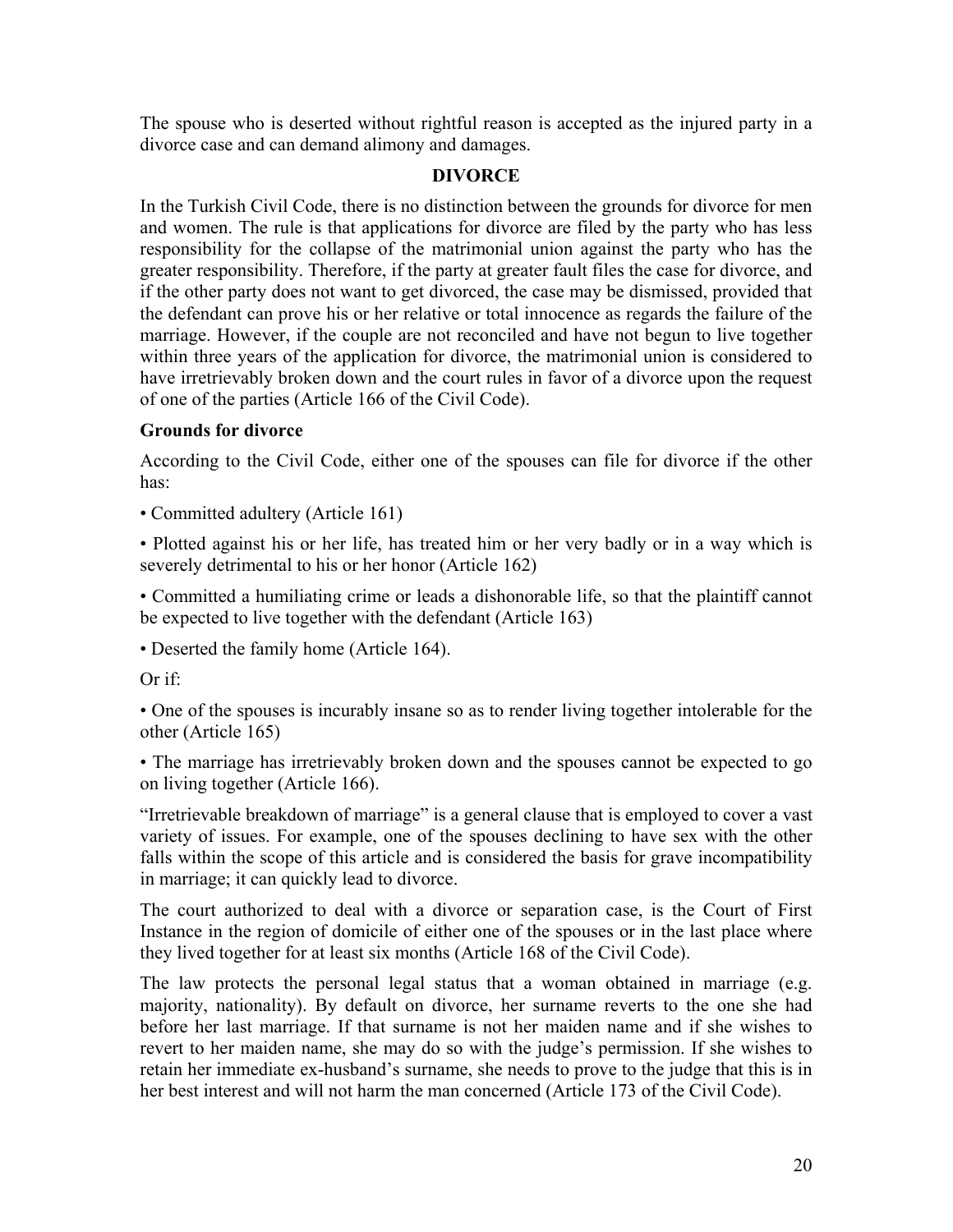There are no restrictions on women remarrying or living with men whom they have previously divorced.

#### Damages in divorce

The party least at fault whose actual or potential interests are injured on account of the divorce is entitled to claim a reasonable amount of compensatory damages from the party at fault. The court can rule that this shall be paid in a single lump sum or periodically. The party whose personality rights have been infringed because of the events that led to the divorce can claim general damages from the party at fault. This type of damages can only be paid in a single lump sum (Articles 174 and 176 of the Civil Code).

#### Alimony

The party who finds him- or herself in a financially difficult position on account of divorce, may, provided that he or she is not at greater fault, claim alimony from the other side to meet his or her living costs for an indefinite period of time. The amount of the alimony has to be commensurate with the paying party's financial capacity. Previously, there was a clause stipulating that for a man to be able to claim alimony from a woman, she had to be wealthy. This was annulled on the grounds of "discrimination against men", thus rendering both spouses equally liable to pay alimony (Article 175 of the Civil Code).

Depending on the court, alimony may be paid in a single lump sum or periodically. Periodical compensatory damages and alimony payments terminate automatically in the event of the remarriage or death of one of the parties. The same payments are canceled by court decision if the receiving party lives with someone else as man and wife without a formal marriage, ceases to be poor or leads a dishonorable life (Article 176 of the Civil Code).

The authorized court in alimony cases is the court in the region of domicile of the party who is claiming alimony (Article 177 of the Civil Code). This frees women from the former obligation to go back to the region of the family abode to claim alimony, which for various reasons discouraged women from following up alimony cases in the past.

The right to file a case related to a marriage that has ended in divorce must be exercised within one year of the date of the final divorce ruling (Article 178 of the Civil Code).

## **ADOPTION**

The new code reduces the minimum age limit for adoption from thirty-five to thirty and enables single persons and people who already have children to adopt too.

Spouses can only jointly adopt. They must be at least thirty years old or must have been married for at least five years. Persons who are not married cannot adopt jointly. Persons can adopt small children only after taking care of and educating them for one year. A single person can also adopt if he or she is at least thirty years old (Articles 305, 306 and 307 of the Civil Code).

## **INHERITANCE**

The introduction of two new property regimes under the new Civil Code has resulted in a significant change in terms of inheritance. One of these is the Regime Regarding the Ownership of Acquired Property, which the new Code has established as the legal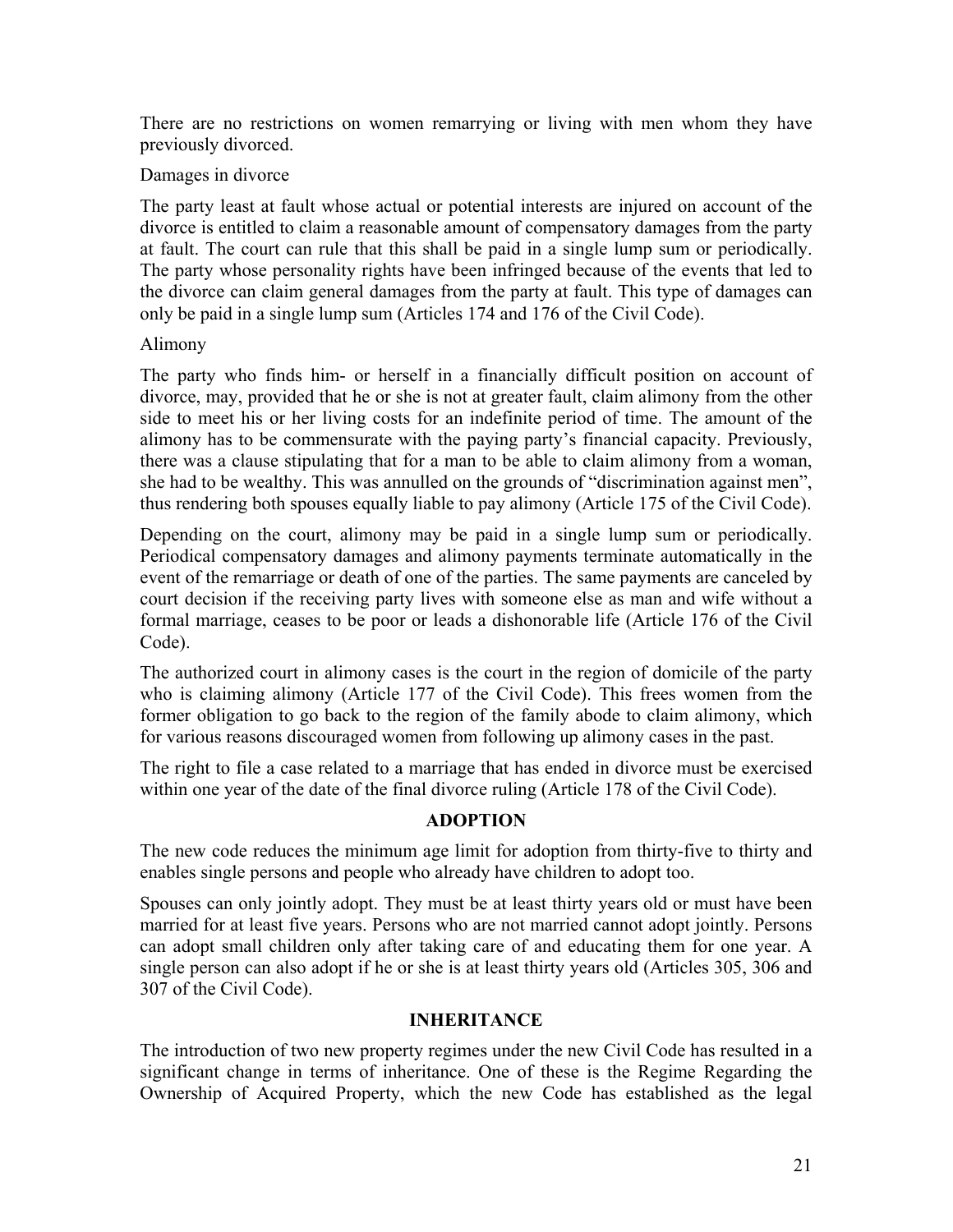property regime, and the other is the Division of Shared Property regime. The third eligible regime is the Joint Property regime and the fourth the Division of Property regime; both of these last two regimes also existed under the former Civil Code. In terms of inheritance, the four regimes can be grouped into two basic categories : regimes that require the settlement of common assets in the event of termination and regimes that do not. In the fourth regime (the Division of Property regime) each spouse owns the property registered under his or her name. Therefore, there is nothing to be settled or calculated. Property registered under the name of the deceased constitutes the legal inheritance and, as such, is divided between the heirs as stipulated by legislation (Articles 495-501 of the Civil Code). The first three of the property regimes listed above involve common assets. Therefore, the first step is to settle the division between spouses in accordance with the rules of each specific regime. The surviving spouse gets his or her share of the common assets and retains that which is recognized as his or her personal property under the rules of the particular regime. What remains is the legal estate of the deceased, which is divided between inheritors as stipulated by law. According to Article 499 of the Civil Code, the proportion of the legal inheritance to be received by the surviving spouse varies according to with whom it will be shared:

- If the other heirs are the children of the deceased, the surviving spouse receives one quarter of the estate
- If the other heirs are the parents of the deceased, the spouse receives one half of the estate
- If the other heirs are the grandparents and the children of the grandparents of the deceased, the spouse receives three quarters of the estate
- If there is no other heir except the spouse, he or she receives all of the estate

The law specifies a minimum share of the deceased's estate, which must go to the surviving spouse, children, parents or grandparents (Article 506 of the Civil Code).

Children born out of wedlock whose descent was established through birth, recognition or court ruling have the same inheritance rights as those born in wedlock (Article 498 of the Civil Code). Adopted children have equal rights of inheritance as any children of the person who has adopted them (Article 500 of the Civil Code).

Under Turkish law, male and female children inherit equal shares of their parents' estate without discrimination. This equal share corresponds to three quarters of the legal inheritance and is divided equally among the children. The only apparent case of explicit discrimination, which existed in the inheritance of agricultural land, has been corrected after the change to Article 661 of the Civil Code. The previous article on how and to whom an agricultural holding was to be assigned in the event of there being more than one contender stated that first the sons of the deceased would be asked if they wished to take over the holding. And only if none of the sons wanted to take it over would the daughters of the deceased be able to ask that the holding be assigned to them. The new article has removed all reference to sons and daughters. Priority is given to the heir who wants to run the holding him- or herself and is capable of doing so. In assessing competence, the capabilities of the spouse of the contending heir are also taken into account.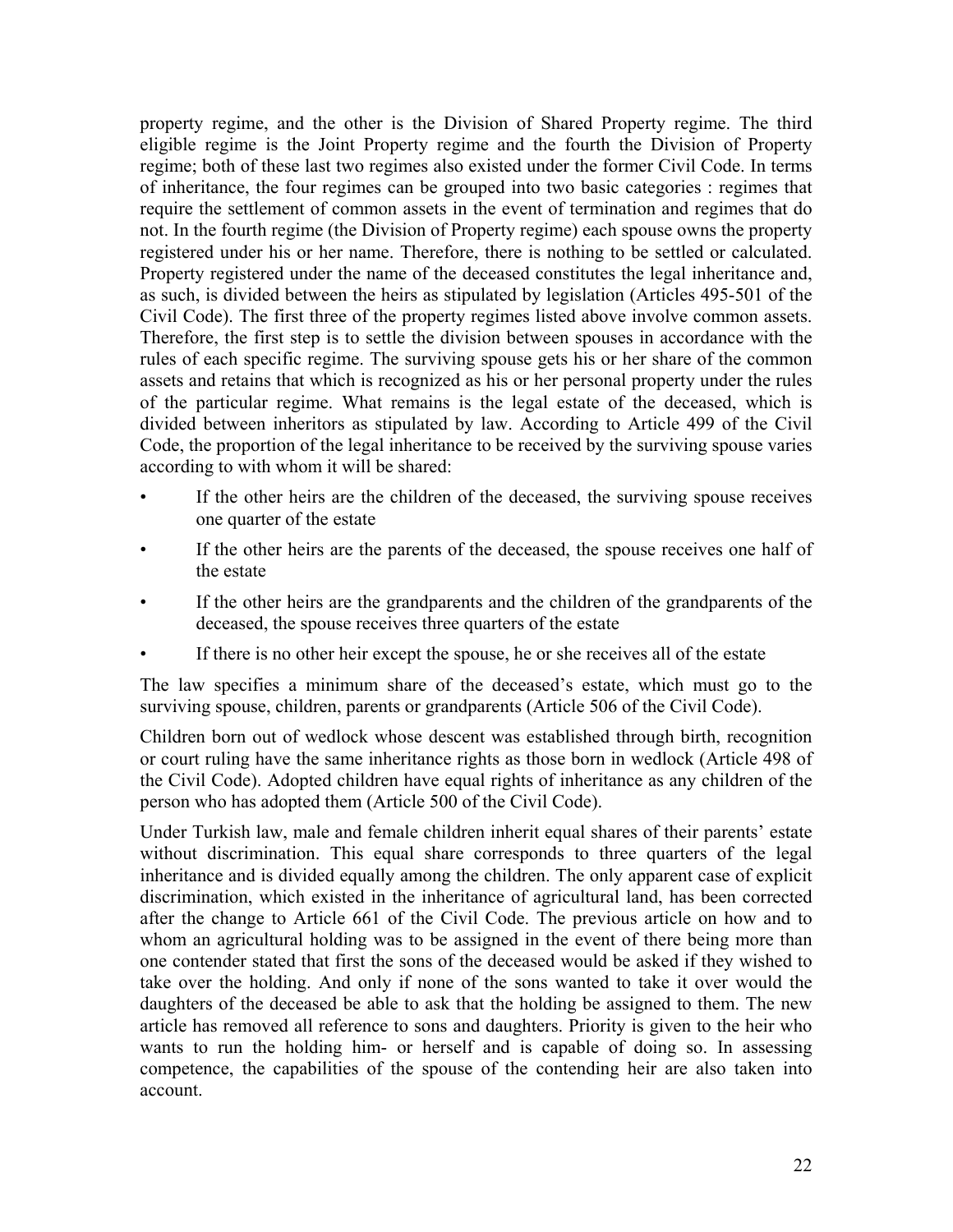A woman's marital status does not affect her right to inherit from a blood relative.

As Article 649 of the Civil Code establishes equality between heirs, women enjoy the same rights of inheritance as their brothers. Even the will of the deceased cannot change the obligatory legal share of the woman in any way. In the event of any infringement of this right, the woman has access to the courts.

There is no difference in the shares of inheritance conferred upon foreigners marrying Turkish citizens. They have the right to claim the same proportion of the total inheritance as their counterparts who are citizens of Turkey.

## **WOMEN'S RIGHT TO ECONOMIC INDEPENDENCE**

Until 1990, a married woman could work outside the home only with the permission of her husband. The Constitutional Court annulled this article on the grounds that it violated the Constitution. This decision became operative in 1992. Until January 2002, women's right to work was governed only by the Constitution, which stated: "Everyone has the right and duty to work." In the new Civil Code it is explicitly stated: "Neither of the spouses is obliged to seek permission from the other regarding the choice of work or profession" (Article 192). However, the article also includes the following clause, which in daily life has negative repercussions for women's right to work: "But the harmony and welfare of the marriage union should be borne in mind when choosing and subsequently performing a job or profession".

Single women have never required permission to work outside the home.

Women do not face any restrictions regarding the purchase or sale of property or goods. All of the previous restrictions, such as needing authorization to dispose of the family's financial assets, representative and decision-making powers, have been removed in the new Civil Code.

An amendment made to the Income Tax Act in 1998 enables married women to make independent income tax declarations.

There are no specific legal provisions regarding offering employment to women or sexual discrimination in the workplace. There are very general provisions related to equality and objectiveness, which cover women too. These can be employed to fight back when discrimination occurs. However, the presence of deeply implanted sexist attitudes against women means that there is a need for very clear cut legislation specifically addressing the issue of discrimination against women and taking specific measures to prevent it.

Article 26 Paragraph 4 of the Labor Code stipulates that different wages cannot be paid to men and women workers working with equal productivity in jobs of the same quality in the same workplace solely on the basis of their being of different sexes. The Turkish state has ratified the Convention on the Payment of Equal Wages to Women and Men Workers for Work of Same Value. However, in the absence of an objective evaluation system to determine equal value and equal productivity, traditional biases dominate and de facto discrimination prevails.

Women cannot be forced to work for six weeks before and six weeks after delivery of a baby. Six weeks after delivery, the woman may take six months leave without pay (Article 70 of the Labor Code).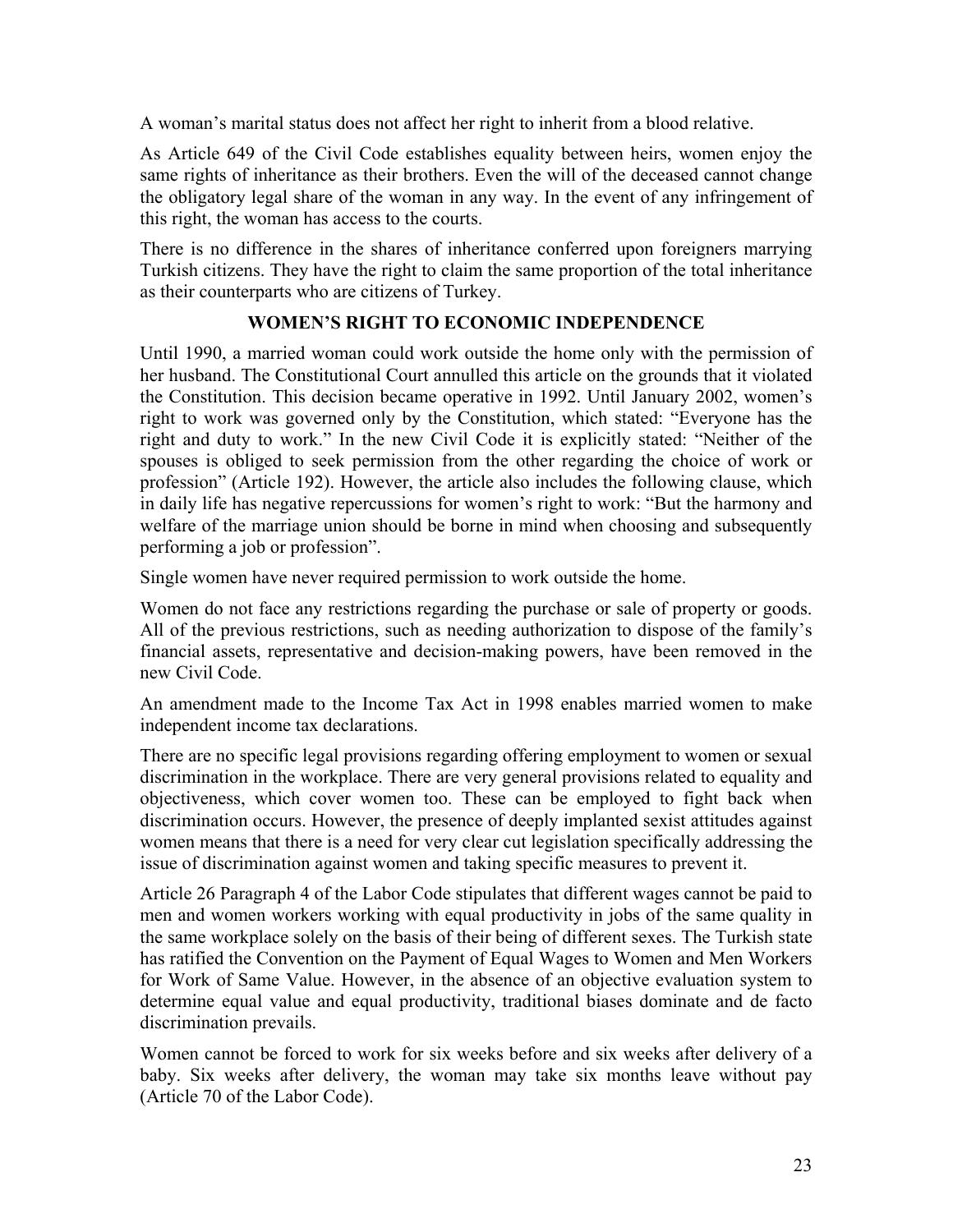The article which defines the employer's right to dismiss workers without prior notice says that, in the case of delivery, the employer's entitlement to dismiss women workers starts at the end of the period specified in Article 70, cited above (Article 17 Paragraph 1/b of the Labor Code).

There are specific laws listing the places where women cannot work. Women cannot be employed to work underground or underwater (Article 68 of the Labor Code). Women cannot work in some arduous and dangerous jobs (Article 78 of the Labor Code). There are some jobs where women are not permitted to work night shifts (Article 69 of the Labor Code).

Women workers who have been insured for 25 years, have paid a premium for at least 4,500 days and have reached the age of 58 are entitled to claim an old-age pension.

Women who work without pay in their husbands' workplaces are not covered by the social security system. This provision has particularly serious consequences in the agricultural sector where such practices are the norm (Article 3 of the Social Security Act No. 2925 for Agricultural Workers).

## **WOMEN'S RIGHT TO POLITICAL PARTICIPATION**

Legislation covering political rights and freedoms, the right to vote, be elected and engage in political activity does not differentiate between sexes but applies to all citizens, men and women. Under Article 67 of the Turkish Constitution, all Turkish citizens over 18 years of age have the right to vote in elections, to take part in referendums, to be elected, and to engage in political activities independently or in a political party in accordance with the conditions laid down by law. Under Article 68, all citizens have the right to form political parties and to join and leave them in accordance with the established procedure. One must be over 18 years of age to become a member of a party. According to Article 76, every Turk over the age of 30 is eligible to be a parliamentary deputy.

All violations of political rights and freedoms are liable to punishment under Article 174 of the Penal Code, which deals with crimes against political freedoms.

The Political Parties Act (Law No. 2820) prohibits gender discrimination in statutes pertaining to party membership (Article 12 of the Political Parties Act). Another article in the same law states that political parties cannot engage in activities or have goals that violate the constitutional principle that all individuals are equal without discrimination before the law, irrespective of language, race, color, sex, political opinion, philosophical belief, religion and sect, or any such considerations (Article 83 of the Political Parties Act).

Article 5 of the Political Parties Act elaborates on the rules governing the freedom to form political parties without prior permission from the state. All Turkish citizens, regardless of their gender, are free to establish a political party. There are no restrictions on women establishing associations or parties, provided that this right is not used with the aim of violating the principles stated in the Turkish Constitution.

However, standing in elections requires considerable expenditure and strong backing in the de facto male-dominated milieu of political parties. To stand in elections, those wishing to be candidates have first to go through preliminary elections in their respective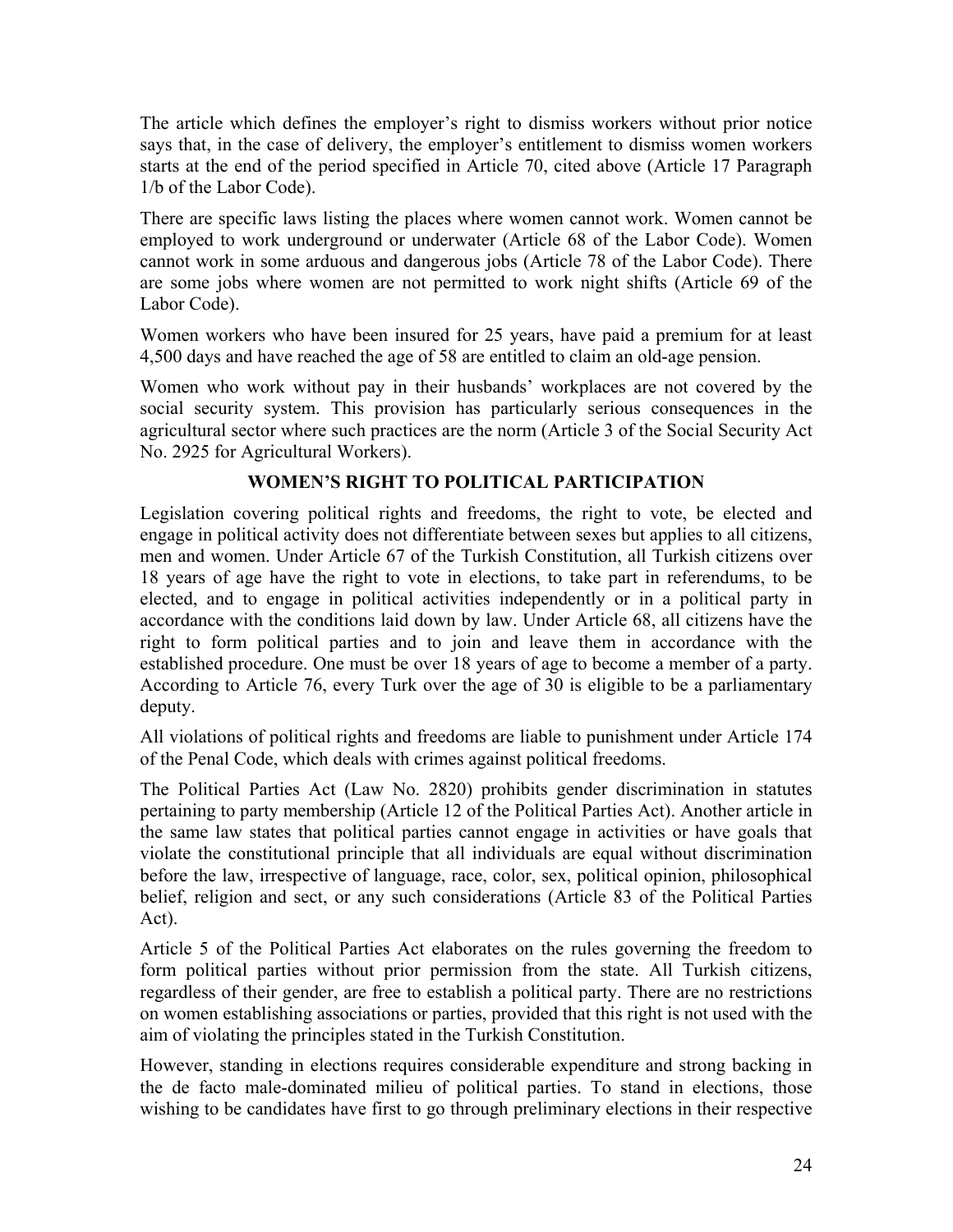parties. The party administration then prepares the election lists, where the candidate's ranking on the list largely determines whether or not he or she stands a chance of being elected. There being a lot at stake, the struggle to secure a favorable position on the election lists turns into a ruthless power game with all the maneuvering this implies. Another obstacle to women was the ban on establishing women's branches or youth branches in political parties. Law No. 4445, passed in 1999, has removed this obstacle.

Taking into consideration the fact that women, burdened with traditional domestic responsibilities and traditionally discouraged from becoming too visible and participating in public life, are starting from a fundamentally disadvantageous position, the necessity for quotas is self-evident. The women's movement in Turkey is working to achieve the establishment of quotas, which would be the next step towards the political empowerment of women and the translation of constitutional and legislative equality into equality in practice.

## **REPRODUCTIVE RIGHTS AND HEALTH**

## **Contraception and sterilization**

In Turkey there is no obligatory birth control or sterilization. All contraception services are legalized (Population Planning Law, May 24, 1983). If a person is married, spousal consent is required for sterilization. Anyone who performs sterilization on a man or woman without his or her consent is sentenced to imprisonment (Article 471 of the Penal Code).

## **Abortion**

Abortion is legal until the end of the tenth week of pregnancy provided that it is performed with the consent of the pregnant woman. After the first ten weeks of pregnancy, abortion is only permitted to save the life or preserve the health of the woman or in the case of fetal impairment. In such cases, an obstetrician or gynecologist must have confirmed that the woman's health is threatened (Article 468 of the Turkish Penal Code). This requirement is waived if the pregnancy poses an immediate risk to the woman's life (Article 5 of the Population Planning Law).

Under Turkish law, a legal abortion must be performed by a gynecologist or obstetrician. A person without medical qualifications who performs an abortion is sentenced to imprisonment regardless of whether the woman has given her consent or not (Article 470 of the Penal Code).

If the pregnant woman is a minor or mentally incompetent, the consent of her legal guardians and a justice of the peace, as well as her own consent are required for an abortion. If the woman is married, the law requires her spouse's consent prior to abortion. The consent requirements can be waived if pregnancy poses an immediate risk to the women's life (Article 6 of the Population Planning Law).

It is a criminal offence for a woman to obtain an abortion after ten weeks of pregnancy if there is no evidence of health threatening factors. In this case, both the person who performs the abortion and the woman (if she has consented to the abortion) are sentenced to imprisonment. If an illegal abortion has led to the death of or has caused physical harm to the woman, the jail sentence is increased (Article 468 of the Penal Code). According to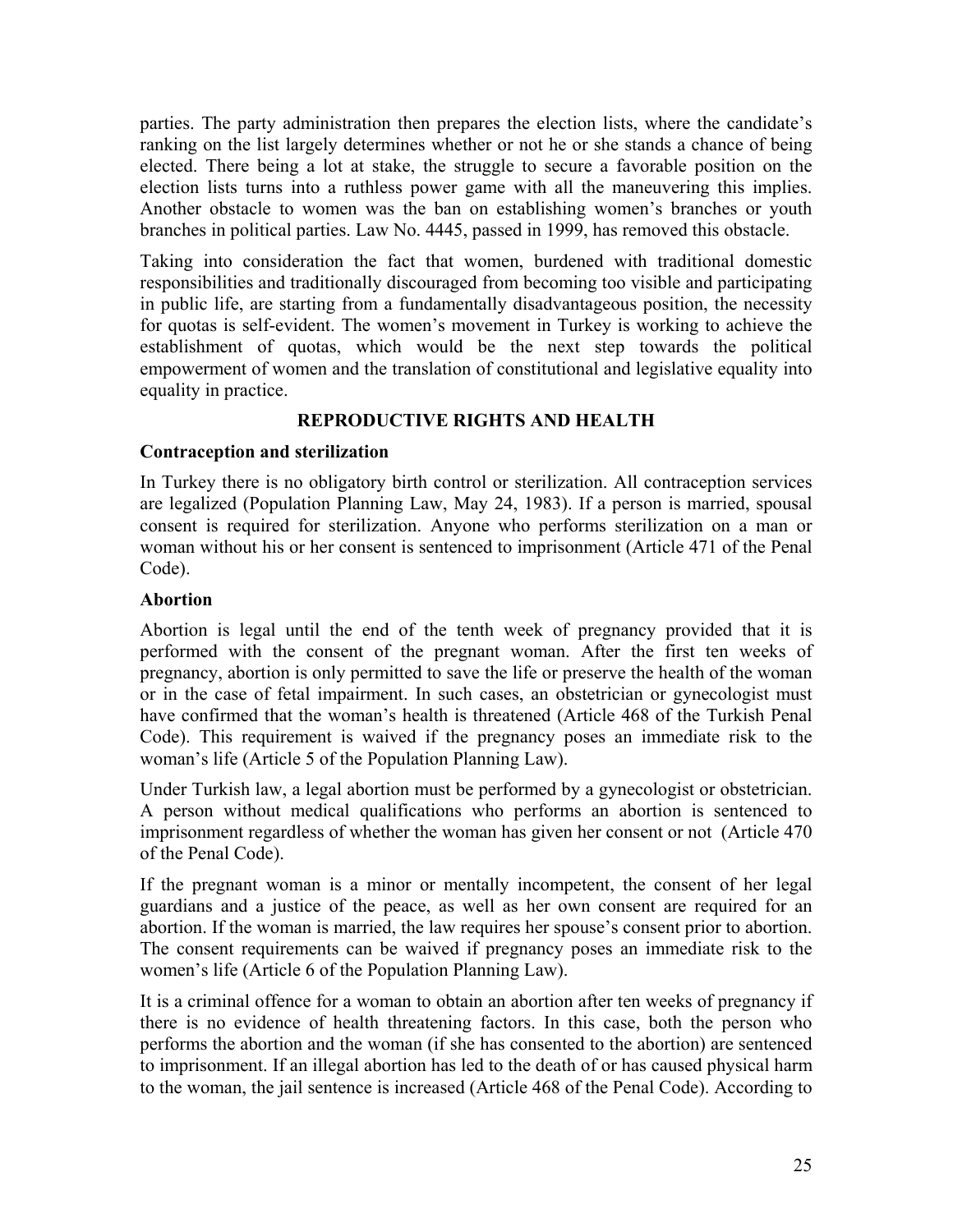the same article, anyone who forces a woman to have an abortion is sentenced to imprisonment.

If a woman and her husband are covered by the national social security system, the social security institution meets the woman's hospital and abortion expenses.

#### **Pre-natal determination of the sex of a fetus**

There is no law governing the determination of the gender of children before their birth. Since 1994 the Chamber of Doctors has expressed its concern about the morality of this practice.

#### **VIOLENCE AGAINST WOMEN**

#### **Domestic violence**

A woman assaulted by her husband may file a case for divorce, compensation or legal separation at the Court of First Instance, in addition to applying for a protection order or bringing a separate criminal lawsuit against him.

#### **Protection orders (the Law on the Protection of the Family)**

On January 14, 1998, as a result of two decades of activism and lobbying by the women's movement in Turkey, the Turkish Parliament approved a new law on domestic violence. Under the new law, any member of a family subject to domestic violence can file a court case for what is known as a 'protection order' against the perpetrator of the violence.

The law is entitled: the Law on the Protection of the Family, No: 4320.

According to Article 1 of this law, if a spouse or child or another member of the family living under the same roof is subject to abuse, and notification is made either by the victim or by the Public Prosecutor, a Justice of the Peace can pass one or more of the following rulings or take any other measures that are deemed appropriate in addition to the provisions of the Civil Code.

The accused spouse can be ordered:

- **a.** Not to use violence or threatening behavior against the other spouse or children (or another member of the family living under the same roof)
- **b**. To leave the abode shared with the spouse or children, if there are any, and not to approach the abode occupied by the spouse and children or their places of work
- **c**. Not to damage the property of the spouse or children (or of others living under the same roof)
- **d**. Not to cause distress to the spouse or children (or others living under the same roof) using means of communication
- **e**. To surrender a weapon or other similar instruments to the police
- **f**. Not to arrive at the shared abode while under the influence of alcohol or other intoxicating substances nor to use such substances in the shared abode.

The above-mentioned measures can be applied for a period not exceeding six months and, if the accused does not abide by the rulings, he or she will be warned that he or she is liable to arrest and confinement. The judge shall take into account the standard of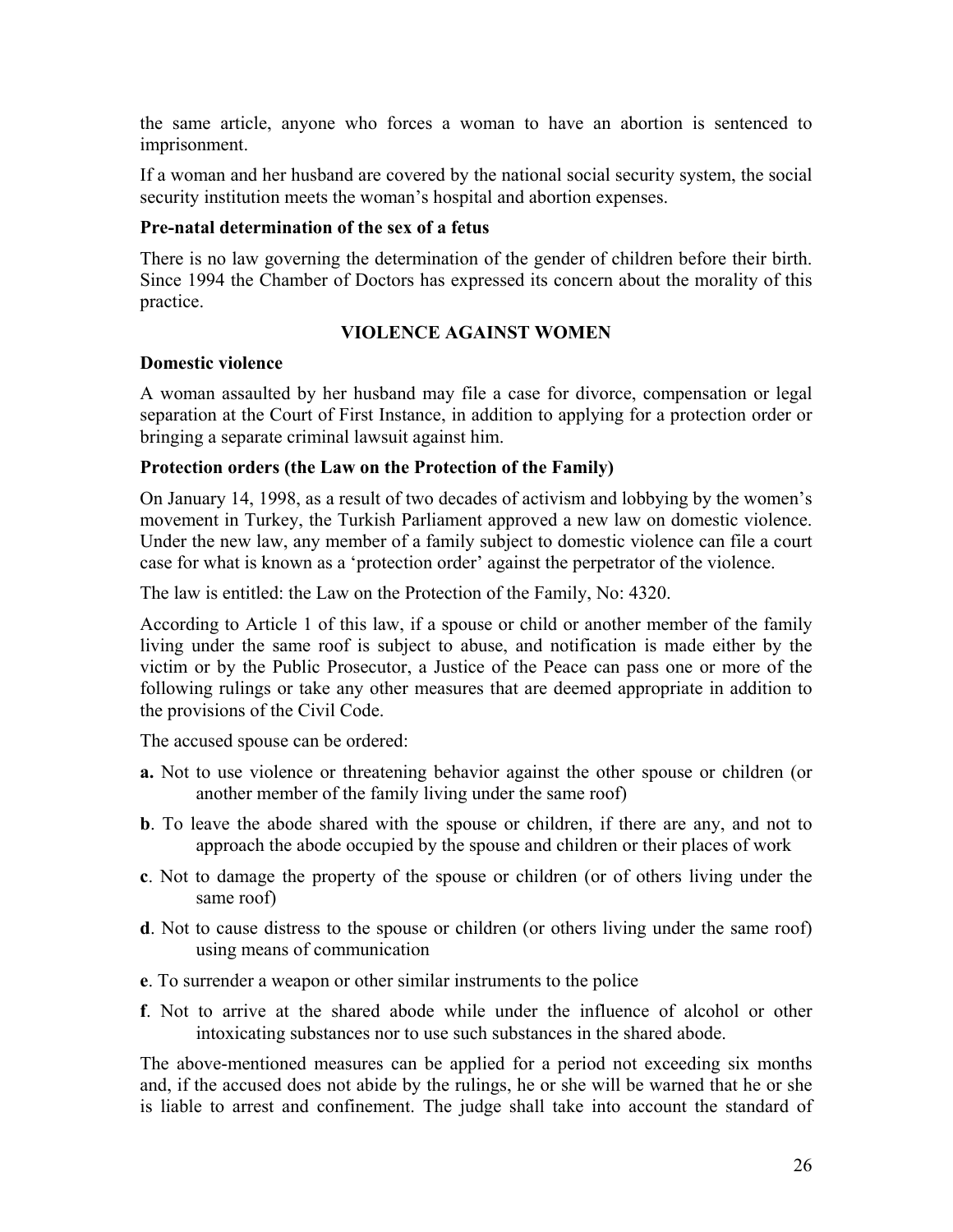living of the victim and rule on maintenance payments accordingly. Under the first paragraph of the statute, no fee is charged for applications.

According to Article 2 of the law, the court entrusts a copy of the protection order to the Public Prosecutor. The Public Prosecutor monitors the application of the order through the police. In the event of the order being issued, the police, without the need for the victim to submit a written application, will themselves conduct an investigation and transfer the documents to the Public Prosecutor within the shortest possible time.

The Public Prosecutor can file charges at the Penal Court against a spouse who does not abide by an order. A spouse who has not abided by a protection order can be sentenced to a prison sentence of three to six months.

#### **Domestic violence and the Penal Code**

The Turkish Penal Code does not contain special provisions relating to the use of violence against women in marriage, but several general provisions of the Penal Code call for an increase in penalties in cases where violence is perpetrated against family members. Article 478 Paragraph 1 of the Penal Code provides for imprisonment of up to 30 months for the maltreatment of a family member in a manner that contravenes the accepted understanding of affection or mercy. The second paragraph of the same article states that violence against children, grandchildren, parents and grandparents constitutes aggravating circumstances and provides for imprisonment of up to three years. In order to make use of this law, a woman who was subjected to violence must file a complaint unless she has received a medical report from a court-approved doctor specifying that she has to rest for at least 10 days as a result of an assault by her husband. If this is the case, or if the husband's assault has left a permanent scar on the woman's body or if the offence is committed with a weapon or by chemical substance, then the case is deemed to be of public interest and charges will be filed by the Public Prosecutor. In cases filed upon the complaint of the victim, if the victim withdraws his or her complaint before the ruling is made, the charges are dropped (Article 456 of the Penal Code).

## **Sexual abuse in the family and marital rape**

There is no legislation specifically addressing the issue of sexual abuse in the family. The law foresees only third persons as the perpetrators of this crime and its provisions are designed for cases of assault by third parties (Articles 414, 415 and 416 of the Penal Code, see below). However, if sexual abuse is extended to include rape or attempted rape, then Article 417 of the Penal Code provides for a 50 percent increase in the punishment for rape or attempted rape if the offender is a blood relative. There are no special provisions relating to marital rape.

## **Sexual violence against women and girls**

Articles 414-424 of the Turkish Penal Code, under a section entitled 'Felonies against Public Decency and Family Order', deal with crimes of sexual assault. The fact that these crimes are grouped under Section 8 dealing with crimes against 'Public Decency and Family Order', instead of under Section 9 dealing with crimes against individuals, reflects the patriarchal notion that women's bodies and sexuality are issues of public order and family and sanctions the concept of 'honor' in Turkish society in which the honor of family or community is linked to a woman's sexuality.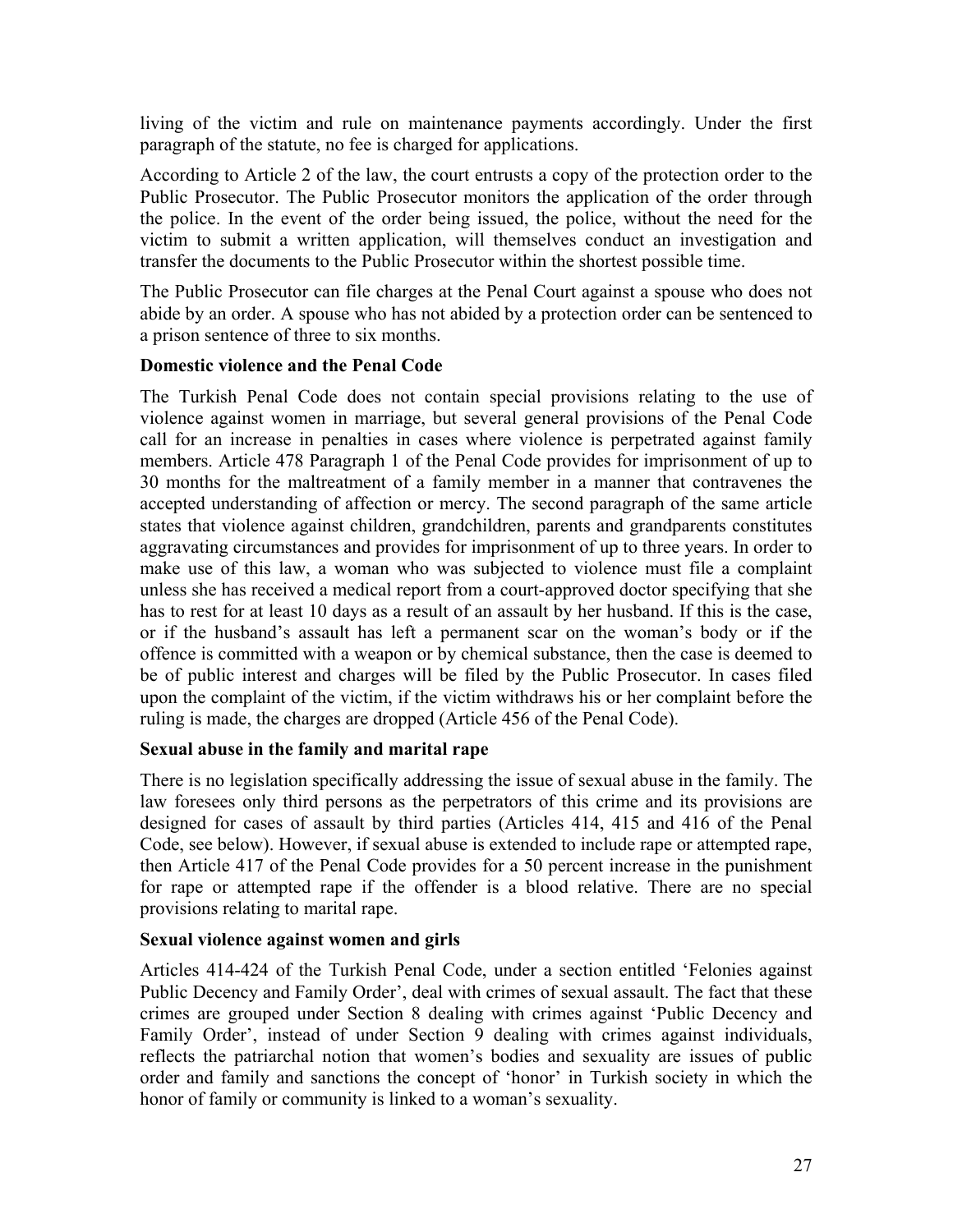A Human Rights Watch report states:

The designation of sex crimes as violations of community or family morality has two consequences. First, it identifies the community and not the individual woman as the party that suffers harm consequent to the crime. Second, it defines the harm done in terms of a woman's honor rather than her physical integrity. The investigation and prosecution of sex crimes thus stress not the physical harm to the woman but rather whether her honor and thus public decency and family order have been compromised. (Human Rights Watch, 'A Matter of Power: State Control of Women's Virginity in Turkey', Vol. 6, No. 7, June 1994).

**Rape**: Punishment for rape varies according to the age of the victim (i.e. whether she is younger or older than 15). In other words, the law considers that a woman older than 15 is capable of initiating sexual relations of her own free will. Article 414 of the Penal Code states that "whoever rapes a minor under the age of 15 shall be sentenced to a minimum of 5 years imprisonment. If force, violence, threats or abuse of minors are involved then the minimum sentence is 10 years imprisonment." Article 415 of the Penal Code states that "whoever attempts to rape a minor under the age of 15 shall be sentenced to imprisonment of 2 to 4 years".

If the rape victim is older than 15, the sentence should be a minimum of seven years imprisonment (Article 416 of the Penal Code). In this case, the use of force or violence must be proved.

**Sexual abuse and harassment**: The Turkish Penal Code has no provisions specifically governing cases of sexual abuse. Such cases are dealt with under Article 421 of the Penal Code on verbal and physical abuse. Acts considered to be verbal or physical abuse include: improper sexual remarks; fervent, forcible kissing on the lips; conscious display of the male organ in a lewd manner; and harassment by offensive written material. Under Article 421, physical contact is not a prerequisite for behavior to be considered abuse. Article 421 provides for:

- Imprisonment for three months to one year for verbal abuse of women or men;
- Imprisonment from six months to two years for the physical abuse of women or men.

**Sexual abuse and harassment in the workplace**: Article 421 of the Penal Code is also applied in cases of sexual harassment in the workplace. Moreover, if a female civil servant is sexually harassed or abused by a fellow civil servant to whom she is subordinate, the punishment is liable to an increase of one third to one half (Article 251 of the Penal Code). In the case of sexual abuse or harassment of subordinates in the private sector, the punishment is liable to an increase of one half (Article 417 of the Penal Code). Sexual harassment or abuse of a female worker is not explicitly regulated in the Labor Code but it can be considered as falling within the scope of 16b and ç of the Labor Code, which give workers the right to rightfully terminate the work contract without prior notice in the event of the employer harassing or insulting the worker verbally or physically in a manner that injures the worker's honor and pride. Termination of the contract on this basis gives the worker the right to claim both redundancy payment and general damages (Articles 14/1, 14/2 and 18/2 of the Labor Code).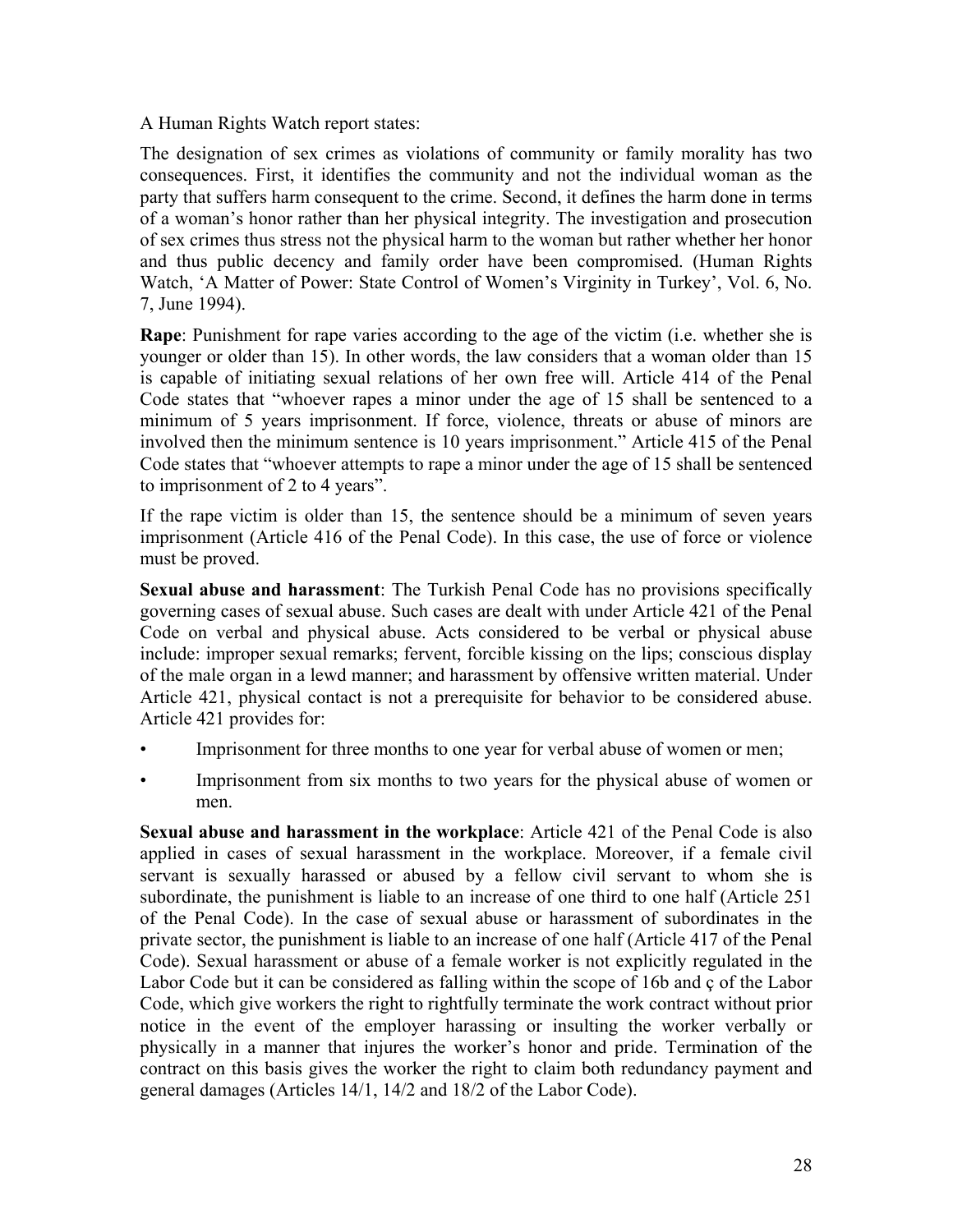## **VIRGINITY TESTING**

Virginity testing is a traditional practice constituting a violation of women's human rights. This practice has been the issue of intensive protests by the women's movement for decades. In fact, this practice is also in violation of Article 17 of the Constitution, which states that, with the exception of medical requirements and circumstances delineated in legislation, no one's bodily integrity may be violated. Yet relevant authorities have used various provisions in the law to justify enforced virginity testing.

An example of a statute by which virginity testing has been justified is the Statute for Awards and Discipline in the High School Education Institutions of the Ministry of Education, which came into effect on January 31, 1995. The statute stated that "proof of unchastity" is a valid reason for expulsion from the formal educational system. The usual practice for gathering evidence of "unchastity" was subjecting female students to virginity tests. In March 2002, as a result of action by women's groups, the Ministry of Education revised the wording of the Statute for Awards and Discipline in the High School Education Institutions of the Ministry of Education. In the revised statute, the explicit reference to "unchastity" was removed. The new statute now allows for the expulsion of students whose behavior "contradicts commonly accepted social values and influences the educational atmosphere in a negative way".

In 1999, following protests from women's human rights groups, the Ministry of Justice issued a statute to eliminate virginity testing by differentiating it from legally required vaginal or anal examinations. The statute, which was passed on January 13, 1999, defines such circumstances as: alleged rape, sexual conduct with minors, and encouraging or acting as an intermediary for prostitution. In the case of such crimes, if there are no other means of proving the alleged crime or if the passage of time may interfere with gathering evidence for the case, the judge may order a vaginal or anal examination without the consent of the woman. The judicial decree must be accompanied by written approval from the public prosecutor. The statute further states that women must not be examined for reasons of disciplinary punishment against their consent or in a manner which will hurt or torment them.

#### **HONOR CRIMES**

Honor crimes constitute a major violation of women's human rights. The term 'honor killing' is used to describe the murder of a woman suspected of having transgressed the limits of sexual behavior as imposed by traditions, for example engaging in a pre-marital relationship with someone of the opposite sex or having extra marital affairs.

However, honor crimes constitute violations of a wide range of human rights; e.g. women's right to mobility and bodily integrity. Through the remarkable activism of women's human rights groups from a variety of countries, the international human rights community has finally accepted honor crimes as a form of violence against women. The Outcome Document of the 23rd Special Session of the United Nations General Assembly (Beijing+5), holds all state parties responsible for taking measures including "national legislation and other protective and preventive measures aimed at the elimination of (...) crimes committed in the name of honor" (Paragraph 96(a) of the Outcome Document).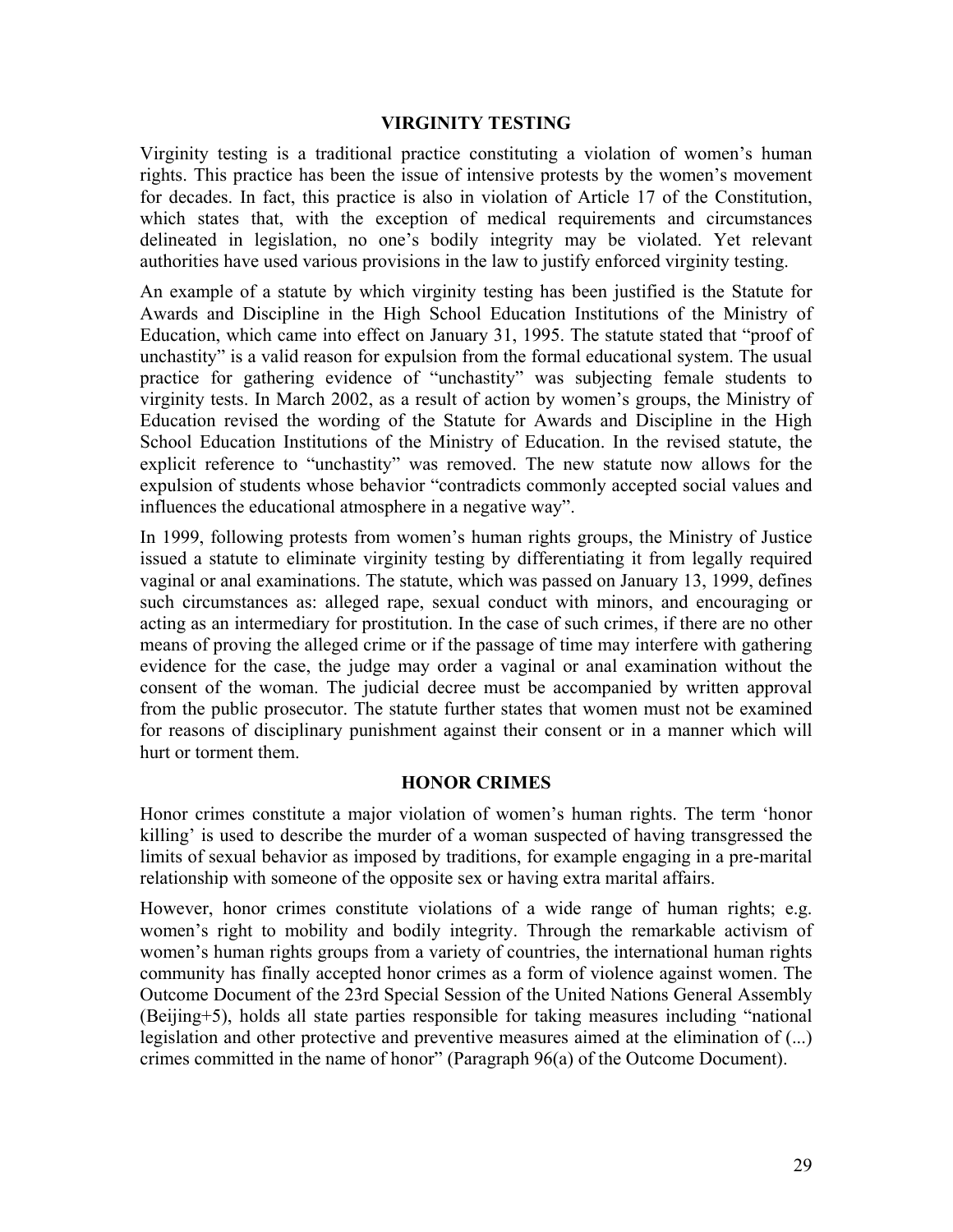There are no specific references to honor crimes in the Turkish Penal Code. However, there are certain articles in the law, which are systematically used to reinforce the traditional notion that a woman deserves to be punished or killed if she brings dishonor upon the family. One of these articles is Article 462 of the Penal Code. It grants a reduction in a murder sentence if the murder is committed by a relative of the person who has been caught immediately before or during an extra-marital sexual relationship. The punishment for the murderer is reduced from a life sentence to 4-8 years imprisonment, or from the death penalty to 5-10 years imprisonment. Other penalties are reduced to 1/8 of the original sentence. Although honor killings are premeditated murders and are not committed immediately before or during a woman's extra-marital sexual activity, this article is wrongly applied to such killings. The woman's transgression of traditional norms is perceived as severe provocation. Also, Article 51 Paragraph 2 of the Penal Code regulates all reductions in the sentences for crimes committed under mitigating circumstances, such as severe provocation. The nature of the honor killing – that it is premeditated murder and as such should receive more severe punishment – is systematically overlooked and the punishment for the murderer can be reduced to 1/3 of the original sentence. When it is combined with other reductions in penalties the murderer can get away with a couple of years in prison.

In the process of planning an honor killing, the so-called 'family assembly', which is formed of the men of the extended family, usually picks a male minor from the family to commit the murder. Therefore, because the murderer is less than 18 years of age, he either cannot be charged at all (if below age 11) or is granted a reduction in his sentence. The adult male members of the family have no charges pressed against them.

#### **HOMOSEXUALITY**

There are no references to homosexuality in Turkish Law, for either lesbians or gay men. By implication, same-sex relationships between women do not constitute offences in and of themselves. However, the law also does not protect lesbians from discrimination on the basis of sexual orientation. Anti-lesbian prejudice is pervasive in Turkish society. There are several broad ranging provisions in the Penal Code and Labor Law that prohibit 'indecency and offences against public morality'. These laws can be enforced against sexual minorities (Articles 419, 547 and 576 of the Penal Code).

Although not explicitly stated in law, in practice homosexuality constitutes grounds for divorce. In the case of divorce due to one of the spouse's homosexuality, the homosexual spouse is considered to be the spouse at fault.

#### **TRANSSEXUALITY**

The new Turkish Civil Code, which came into force on January 1, 2002, rendered a change of sex considerably more difficult, compared with the former Civil Code.

According to the new law, for a person to apply to the court for permission to change sex, the person has to:

- Be at least 18 years of age
- Be unmarried
- Be of "transsexual nature"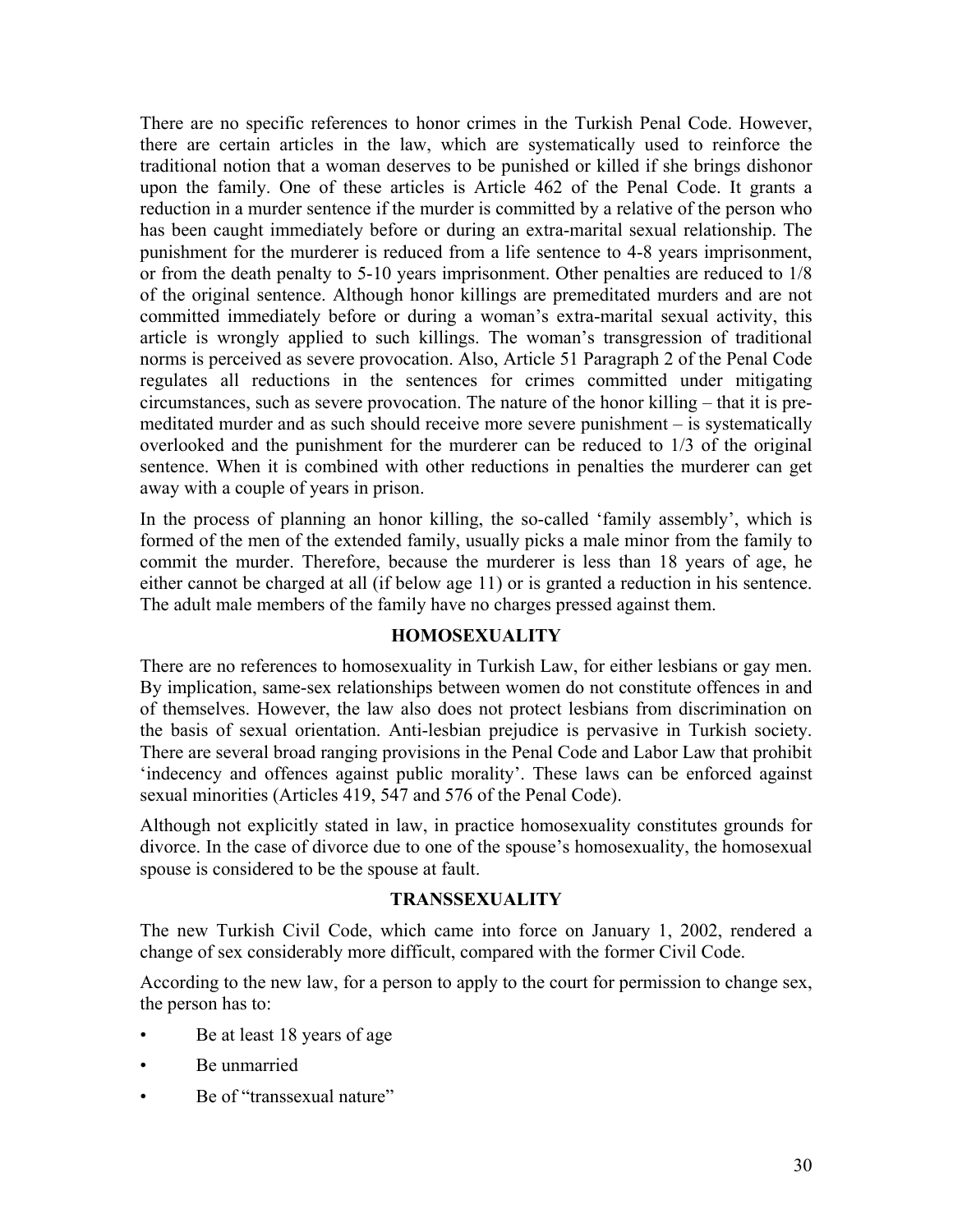- Prove that a sex-change is absolutely necessary for his or her mental health
- Prove that he or she is chronically infertile.

The last three preconditions for a change of sex must be verified by an official medical report from a teaching hospital. Once the person has had a sex-change operation, this also needs to be proved by an official medical report. Only after the issuing of this report can the transsexual person apply for corrections in his or her civil status registration (Article 40 of the Civil Code).

There is no reference to transsexual women in the Turkish Penal Code. Transsexual women are only covered by the law if they are sex workers, in which case they are liable to all the rules and regulations covering sex work. In practice, however, the police frequently maltreat transsexuals. They are often arrested and taken to the local police station, where they are beaten up, insulted, their hair is cut, and they are subjected to various other forms of ill treatment.

#### **SEX WORKERS**

Sex work is legal in Turkey only if it is licensed. The Turkish Penal Code outlaws unlicensed sex work. All legal provisions regulating sex work and the establishment of brothels define sex workers only as women. Women working in brothels are also covered by the social security system. Their employers have to pay the necessary premiums like any other employer (Annexed Article 13 of the Social Security Law).

Articles 55-62 of the Regulation Regarding the Struggle Against Venereal Diseases Infected Through Prostitution and Provisions Governing Prostitutes and Brothels, which is based on Article 128 of the Public Health Law, makes brothel owners responsible for taking the necessary measures to prevent sexually transmitted diseases. However, Article 129 of the Public Health Law states that if a sex worker is diagnosed with a sexually transmitted disease, she will be prevented from continuing her work and treated, if necessary with the use of force. According to the Regulation, sex workers may be sent to a court-approved doctor for examination in order to protect public health.

Even though sex work is legal in Turkey, forcing women into sex work is illegal. The penalty varies according to the age of the women and their relationship to the party forcing them into sex work. If the woman forced into sex work is younger than 15, the person forcing her is liable to a prison sentence of not less than two years. The sentence is increased if the guilty party is a relative of the young woman or has influence over her – e.g. a teacher or legal guardian (Article 435 of the Penal Code).

If the woman in question is at least 15 but younger than 21, the sentence is 6-24 months in jail. Those attempting to force women older than 21 into sex work are liable to prosecution if they are members of the woman's immediate family (e.g. her husband, father or brother) according to Article 435 of the Turkish Penal Code.

If somebody rapes, supplies, dispatches or transports a virgin or a woman younger than 21 years old on behalf of another and with the purpose of initiating prostitution, he or she is liable to prosecution even if the woman concerned gives her consent. The same offence is punished if it is committed against a virgin or a woman older than 21 years old by using force and violence or by threat or deception (Article 436 of the Penal Code). The